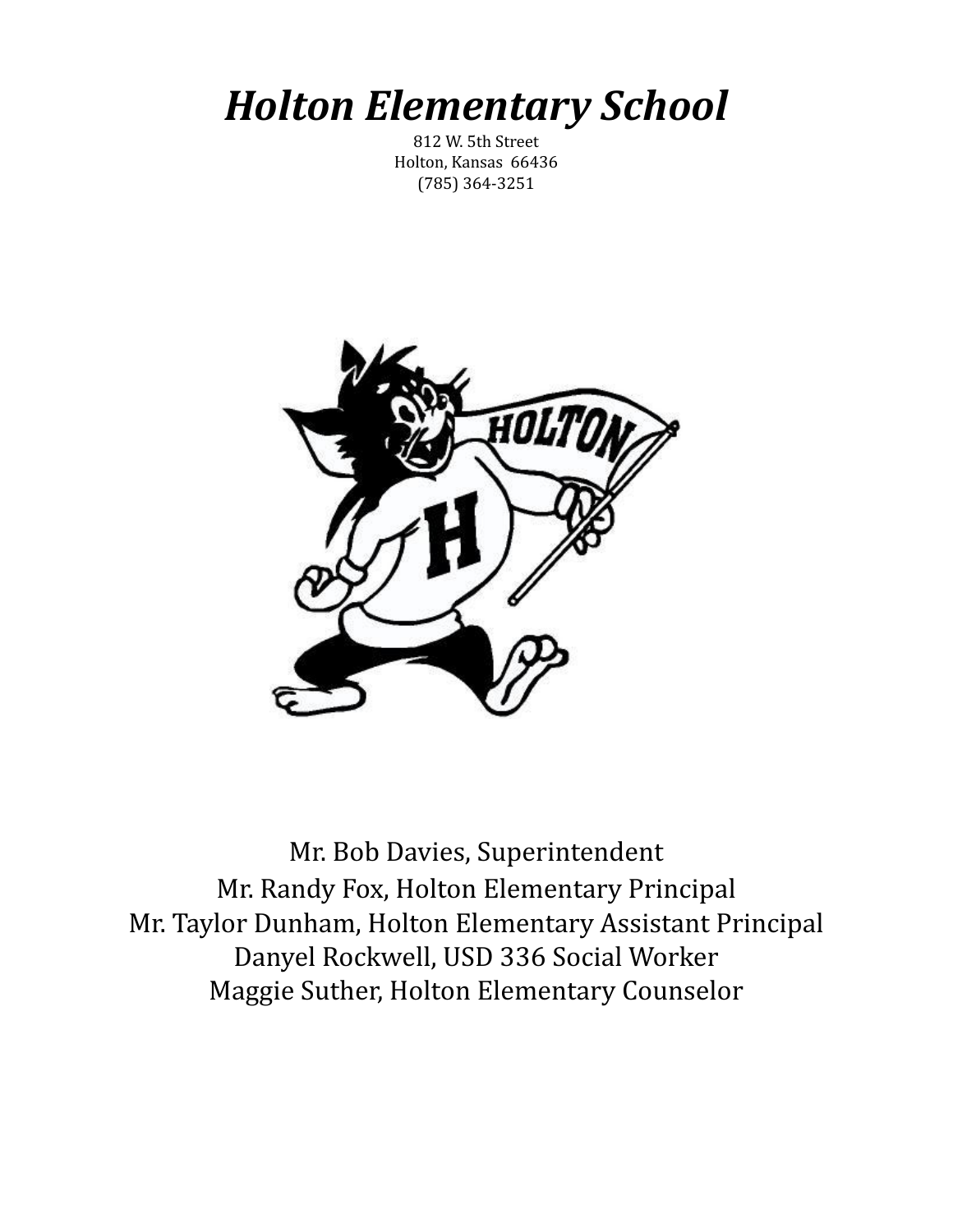## *Introduction*

Dear Parents/Guardians and Students:

It is our pleasure to welcome you to Holton Elementary. At HES we value, appreciate and encourage family involvement. With the school, family and community working together for the betterment of each student, children have a greater opportunity to reach his/her full potential. We look forward to building a positive relationship with students and their families. Our school will work diligently to assure that this will be the best school year yet for you and your child(ren). Our goal is to enrich the lives of all our students and to make our schools a safe, supportive place to learn. This handbook has been compiled to help assist in that effort. We hope it will answer any questions you might have. Parents and students should review the contents of this handbook together. It will give you important information regarding policies and procedures. If you have any questions, please call the school office.

We welcome your support and commitment toward your child's education this year. The educational process is a cooperative effort between home, school, and students. We look forward to working with you and your child in the coming year.

Mr. Fox, Principal Mr. Dunham, Assistant Principal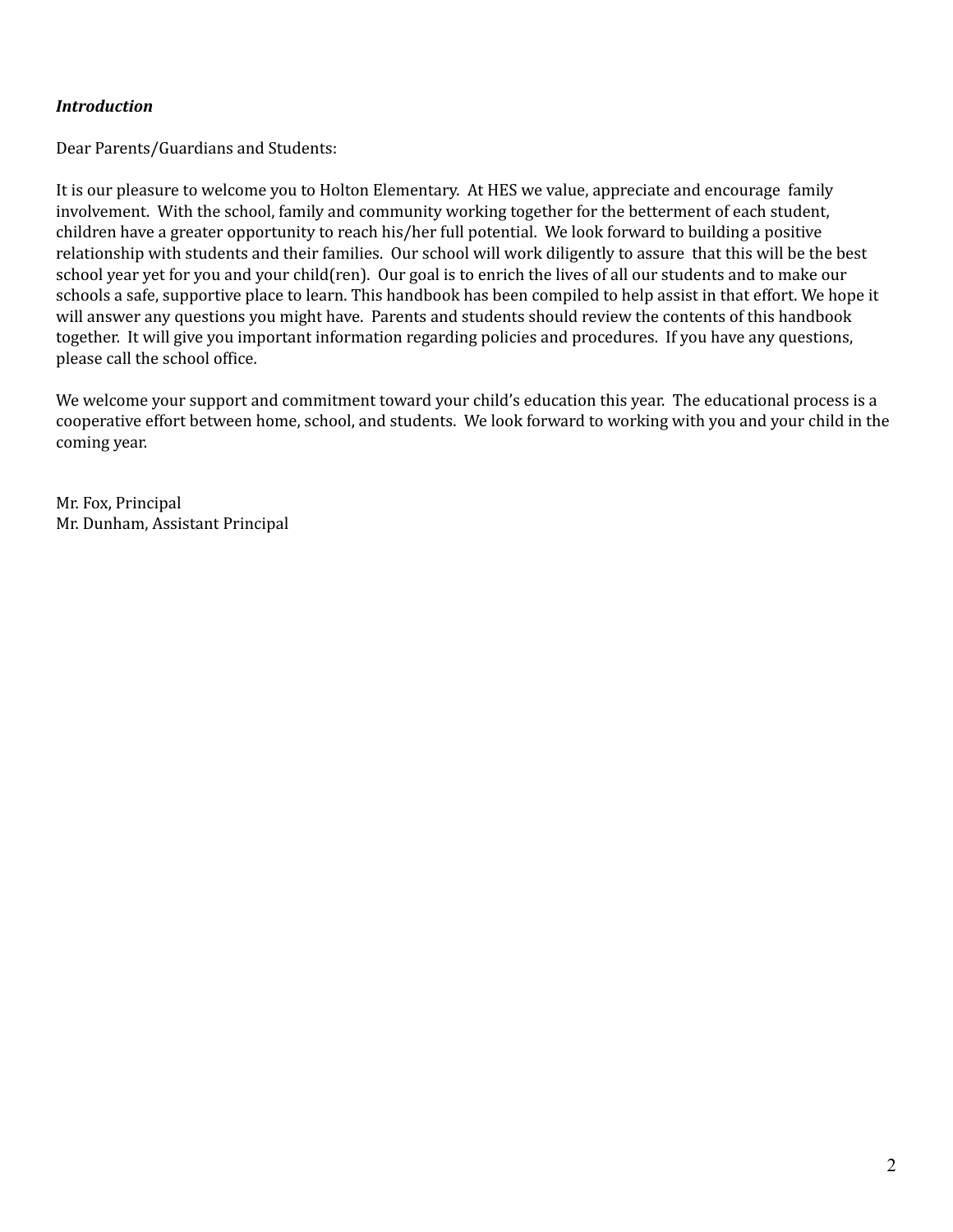# *Nondiscrimination*

Discrimination against any individual on the basis of race, color, national origin, sex, disability, age or religion in the admission or access to, or treatment or employment in the district's programs and activities is prohibited. Harassment of an individual on any of these grounds is also prohibited. USD #336 Holton does not discriminate on the basis of race, color, national origin, religion, sex, disability, or age in its programs and activities and provides equal access to the Boy Scouts and other designated youth groups. The Superintendent and/or Assistant Superintendent has been designated to coordinate compliance

with non-discrimination requirements contained in Title VI of the Civil Rights Act of 1964, Title VII of the Civil Rights Act of 1964, Title IX of the Education Amendments of 1972, Section 504 of the Rehabilitation Act of 1973, and The Americans with Disabilities Act of 1990. Information concerning the provisions of these Acts, and the rights provided thereunder, are available from the compliance coordinator.

# *Mission Statement*

The mission of Holton Elementary is to promote and recognize growth in every student.

# *Faculty Names & Board of Education Members*

**School Board Members:** Brittany Debarge, Mike Ford, Rex Frazier, Terry Lierz, Shelby Patch, Ryan Phillips, Dena Swisher,

**Holton Elementary Administration:** Mr. Randy Fox, Principal and Mr. Taylor Dunham, Asst. Principal

# *Important Phone Numbers and Names*

Holton Elementary 364-3251, Holton Middle School 364-2441 (Michael Kimberlin, Principal), Holton High School 364-2181 (Rod Wittmer, Principal), USD 336 District Office 364-3650 (Mr. Bob Davies, Superintendent of Schools) Mr. Tom Sextro, (Director of Technology), USD Special Education 364-3463 (Mrs. Amy Haussler, Director of Special Education)

# *Holton Elementary Office Staff*

**School Secretaries:** Mrs. Kathy Cole-Larrison (Registrar), Mrs. Deb Snyder (Receptionist), Mrs. Sue LaMastus (Financial) **Nurse:** Mrs. Chelli Schuster **Counselors:** Mrs. Maggie Suther **Social Worker:** Mrs. Danyel Rockwell

# *Holton Elementary Faculty*

**Kindergarten:** Ms. Madison Stum, Mrs. Jennifer McElroy, Mrs. Josie Landry, Mrs. Emmy Tanking, Mrs. Janci Junod **1st Grade:** Mrs. Abbey Althof, Mrs. Ashley Schuetz, Ms. Jade Parker, Mrs. Cathi Kitrell; Mrs. Taylor Olberding

**2nd Grade:** Mrs. Christi Schumaker, Mrs. Louis Taking, Mrs. Remington Martin, Ms. Leslie Speer

**3rd Grade:** Mrs. Terilyn Seele, Mrs. Shelby Pruett and Mrs. Melissa Smith

**4th Grade:** Ms. Kaitlyn Zogleman, Mrs. Bobbi Enneking, Ms. Staci Morford, Ms. Gretchen Ehrhart, Mr. Justin Lillie **5th Grade:** Mrs. Cari Andrews, Mrs. Judy Ireland, Ms. Mona Robertson, Ms. Gayle Skalla

**Special Services:** Mrs. Susan Baum (PreK) Mrs. Jennifer Larison, Mrs. Mandy Saxton, Leslie Schuetz-School Psychologist

**Preschool:** Mrs. Wilma Shupe, Mrs. Jolene Purcell, Mrs. Kelli Thompson

**Title I:** Mrs. Katriena Luthi (Reading)and Mrs. Michelle Jones (Math)

**Specials:** Mrs. Sheri Bartel (Music); Mrs. Sarah Degenhardt (P.E.); Mrs. Lori Jacobs and Mrs. Katie Barrow (Library Services); Amy Cyphers (Art)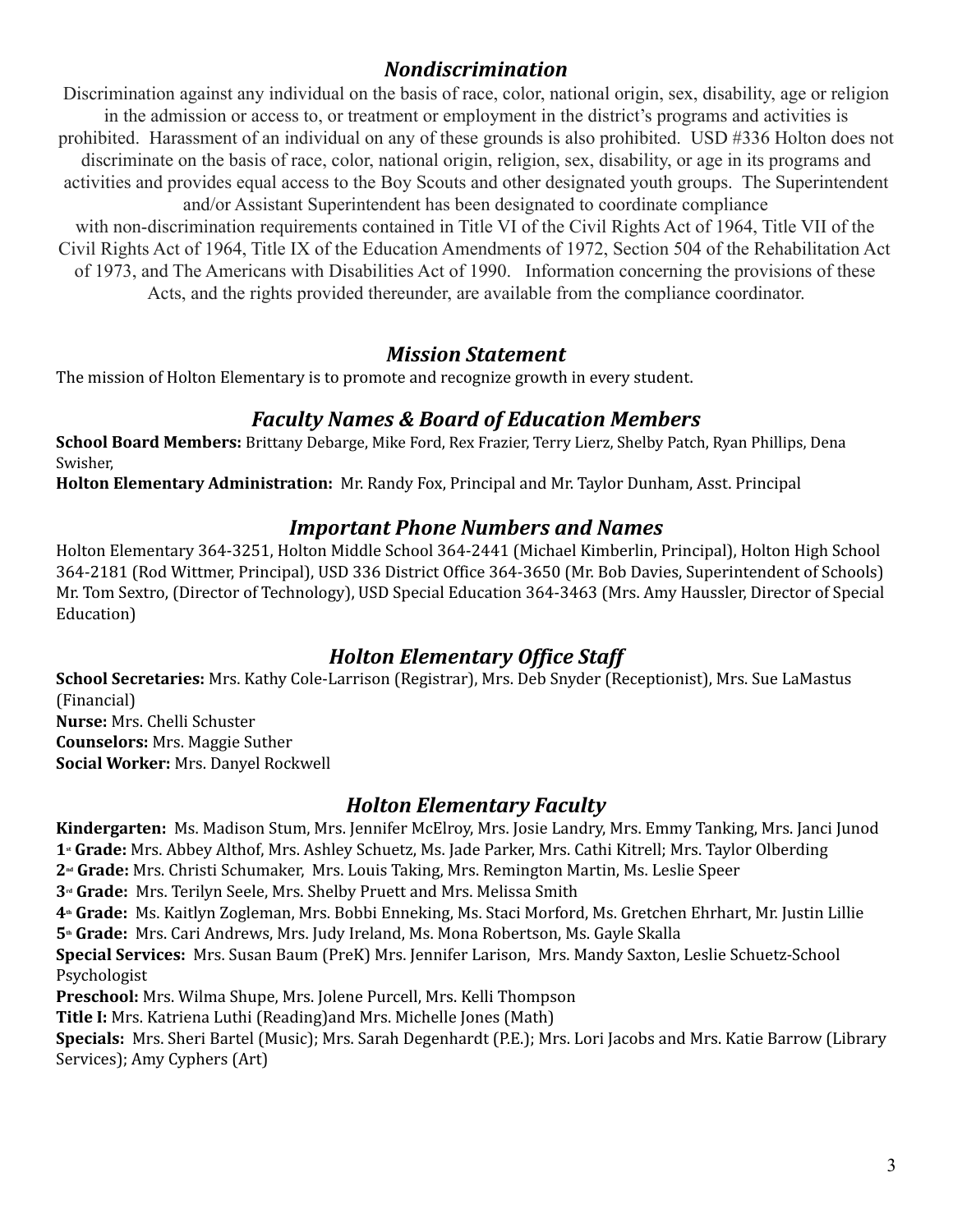# *Building Policies and Practices*

# **School Hours:**

**K-5:** School will begin at 8:10 each day and end at 3:10. The building will open at 7:45 for breakfast. Please do NOT drop students off prior to 7:45 as there is no supervision on duty.

**PreK:** 3 and 4-Year Old Class Sessions

- Mornings from 8:00 11:05 Monday through Thursday
- Afternoons from 12:05 3:10 Monday through Thursday

**Enrollment/Withdrawal from School:** All resident students shall be permitted to attend school unless they have been expelled.

A "resident" student is any child who has attained the age of eligibility for school attendance and lives with a parent or a person acting as a parent who is a resident of the district. All students enrolling in the district for the first time shall provide required proof of identity. Students enrolling at HES for the first time shall provide a certified copy of their birth certificate or other documentation, which the board determines to be satisfactory. Students enrolling in grades 2-12 shall provide a certified transcript or similar pupil records. The enrollment documentation shall include a student's permanent record card with a student's legal name as it appears on the birth certificate, or as changed by a court order and the name, address, telephone number of the lawful custodian. The records shall also provide the identity of the student as evidenced by a state certified birth certificate, copy of a court order placing the student in the custody of Kansas Social and Rehabilitation Services, a certified transcript of the student, a baptismal certificate or other documentation the board considers satisfactory.

Each year during enrollment, parents and students must fill out a pupil information form including the following information:

- · name(s), phone number(s) and address of the student's parent(s)/guardian(s);
- · name of individual(s) to contact in case of emergency;
- · name of the student's physician; and
- · description of any medical conditions of which the staff needs to be aware contact information

This information is kept on file and made part of the student's record.

**Address/Phone Number Change**: Please notify the school secretary within seven days if any of the following change:

- numbers for home or parents' work;
- mailing or street address; or
- emergency contacts.

# **Enrollment JBC** (See IIBGB, JBCA, JBCB, and JQKA)

# **Resident Students**

A "resident student" is any child who has attained the age of eligibility for school attendance and lives with a parent or a person acting as a parent who is a resident of the district. Children who are "homeless" as defined by Kansas law and who are located in the district will be admitted as resident students. For purposes of this policy, "parent" means the natural parents, adoptive parents, step-parents, and foster parents. For purposes of this policy, "person acting as a parent" means a guardian or conservator, a person liable by law to care for or support the child, a person who has actual care and control of the child and provides a major portion of support, or a person who has actual care and control of the child with written consent of a person who has legal custody of the child.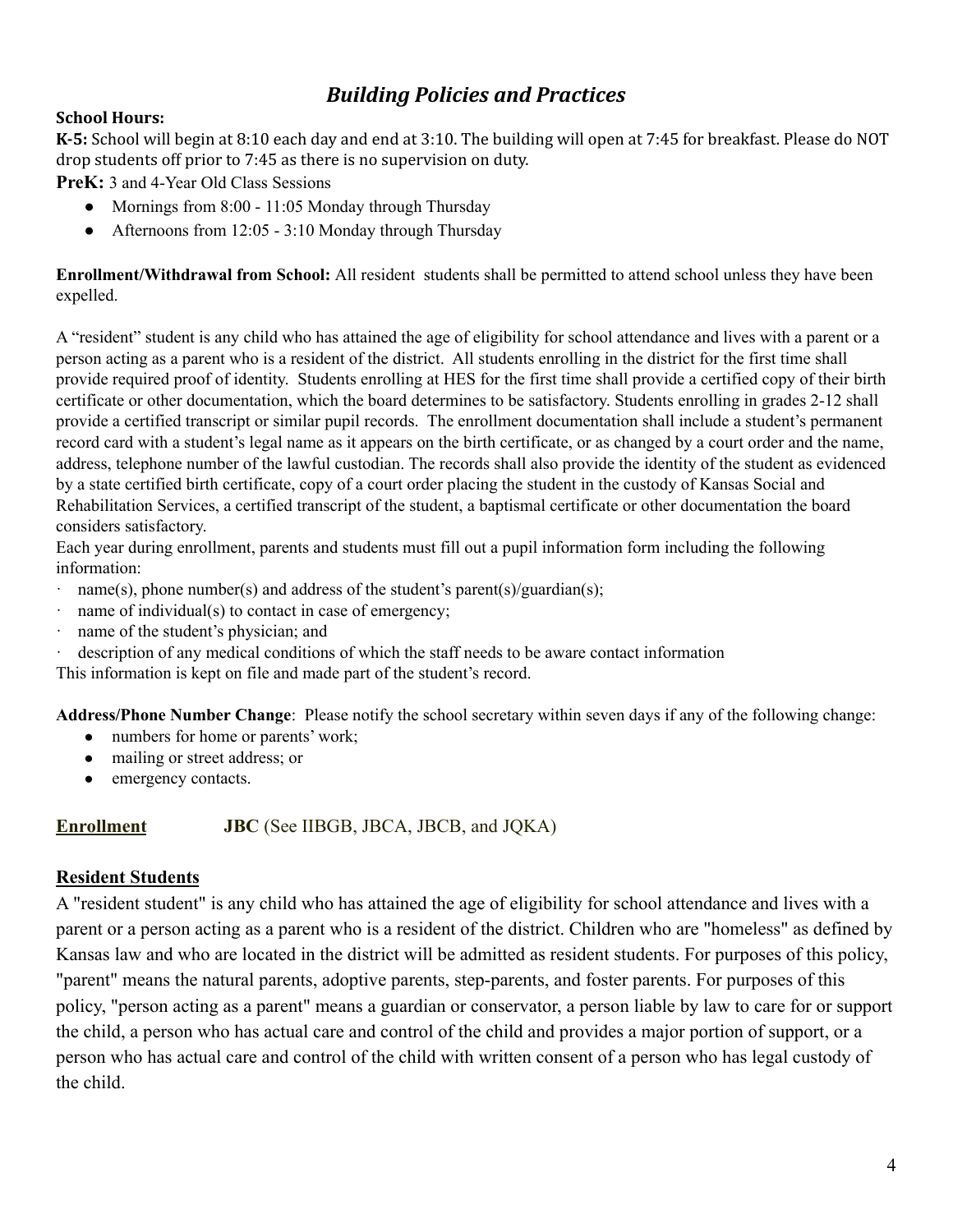# **Non-resident Students**

Non-resident students are those who do not meet the definition of a resident student. Although the district is not required to admit non-resident students, non-resident students may be admitted to the extent that staff, facilities, equipment, and supplies are available. Other criteria regarding students seeking non-resident student admittance may be considered prior to acting on any annual non-resident student application as specified in this policy, and students residing outside of the state of Kansas may be denied enrollment or continued enrollment based on out-of-state residency.

# **Non-resident Students Continued Enrollment**

Non-resident students admitted to the district shall be evaluated each spring by district administration on the following criteria: whether the student made academic progress; residence in the state of Kansas; regularity and punctuality of attendance; and disciplinary record, specifically whether the student complied with the student conduct code and avoided 1) major disciplinary problems and/or 2) a large number of referrals for minor disciplinary problems.

Students may be readmitted or denied admission for the next school year based on the results of these evaluations. However, if the student has a disability, the student's ability to meet these expectations shall be considered prior to denying continued enrollment in the district. Parents shall be informed of any administrative decision on non-resident student applications no later than -- (Insert date)

# **Enrollment Restriction**

Unless approved in advance by the Board of Education, no student, regardless of residency, who has been suspended or expelled from another school district will be admitted to the district until the period of such suspension or expulsion has expired.

# **Enrollment Procedure**

The superintendent shall establish orderly procedures for enrolling all students, including pre-enrollment, changes in enrollment, normal enrollment times, and communication to parents and to the public,

# **Enrollment JBC-2**

# **Part-Time Students**

Part-time students may enroll with the (board*'*s*/*administration's) permission if they complete the paperwork in a timely fashion and are in attendance no later than (Insert date.) Part-time students may be admitted only to the extent that staff, facilities, equipment, and supplies are available and the students follow the district's student conduct policies and rules.

Identification of Students All students in the district for the first time shall provide required proof of identity. Students enrolling in Pre-K through 12th grade shall provide a certified copy of their birth certificate or a certified copy of the court order placing the child in the custody of the Secretary of the Department for Children and Families.

The above requirements are not to serve as barriers to immediate enrollment of students designated as **homeless**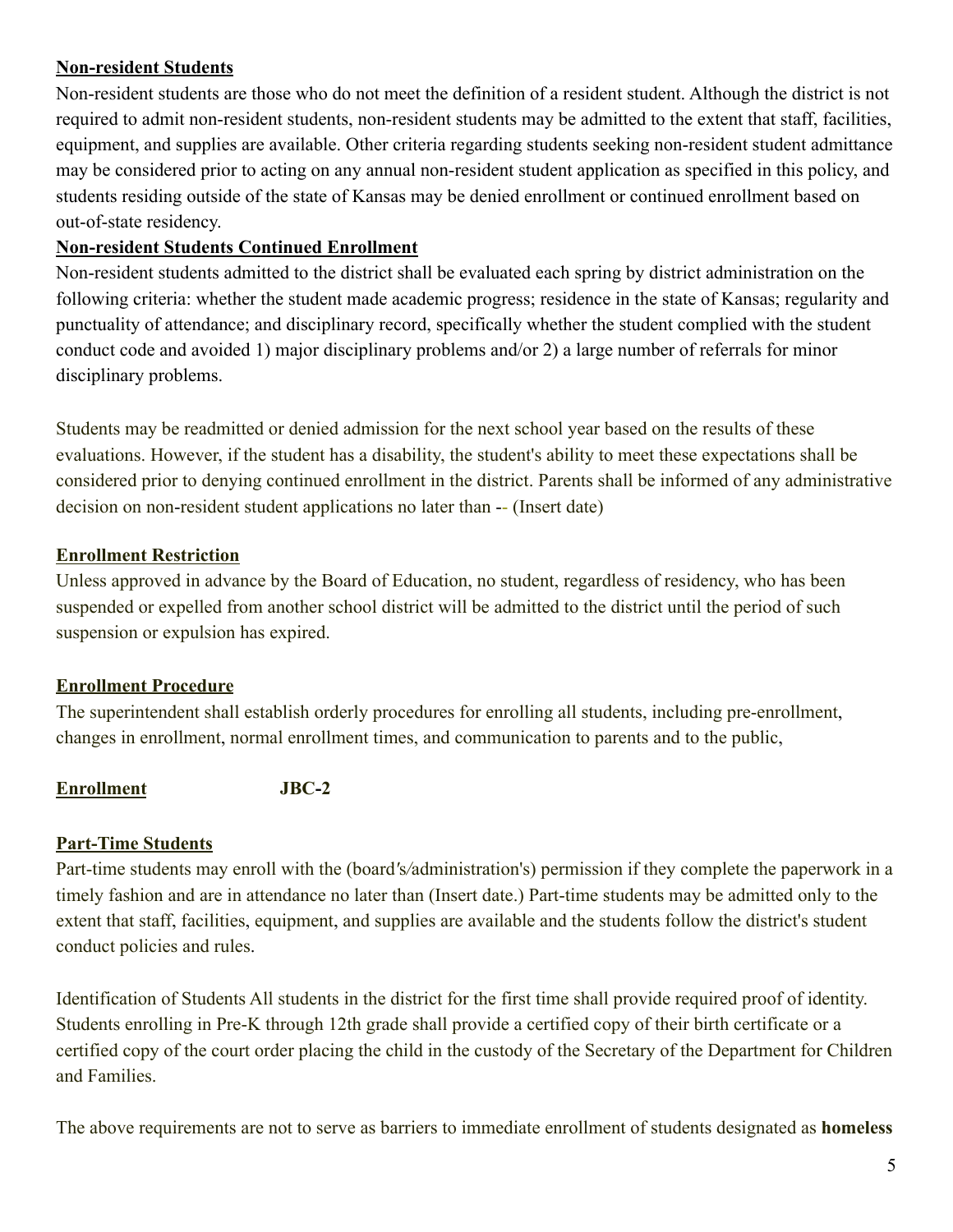or foster children as required by the Every Student Succeeds Act (ESSA) and the McKinney-Vento Act as amended by ESSA. The district shall work with the Department for Children and Families, the school last attended, or other relevant agencies to obtain necessary enrollment documentation. If proper proof of identity is not provided within 30 days of enrolling, the superintendent shall notify local law enforcement officials as required by law and shall not notify any person claiming custody of the child.

# **Enrollment Information**

The enrollment documentation shall include a student's permanent record card with a student's legal name as it appears on the birth certificate or as changed by a court order and the name, address, and telephone number of the lawful custodian. The records shall also provide proper proof of identity.

Assignment to a School Building, Grade Level, or Classes Unless otherwise provided herein, the superintendent shall assign students to the appropriate building. Any student desiring to attend a school outside the attendance area in which the student resides may do so only with the prior written permission of the superintendent.

If required by law, students placed in foster care or students who are homeless may be educated in their "school of origin" instead of the building corresponding to the assigned attendance area. (For definition of "school of origin", see regulations for JBCA and JBCB.)

Assignment to a particular grade level or particular classes shall be determined by the building principal based on the educational abilities of the student. If the parents disagree, the principal's decision may be appealed to the superintendent. If the parents are still dissatisfied with the assignment, they may appeal in writing to the **board.**

OKASB. This material may be reproduced for use in the district #336. It may not be reproduced, either in whole or in part, in any form whatsoever, to be given, sold, or transmitted to any person or entity including but not limited to another school district, organization, company or corporation without written permission from KASB.

# **Enrollment JBC-3**

# **Transferring from Non-Accredited Schools**

Students transferring from non-accredited schools will be placed by the principal. Initial placement will be made by the principal after consultation with parents or guardians and guidance personnel. Final placement shall be made by the principal based on the student's documented past educational experiences and performance on tests administered to determine grade level placement.

Approved: KASB Recommendation: 6/01; 4/07; 6/13; 12/14; 6/15; 12/15; 12/16; 6/19 Approved by USD 336 Board of Education: June 13, 2022

©KASB. This material may be reproduced for use in the district #336. It may not be reproduced, either in whole or in part, in any form whatsoever, to be given, sold, or transmitted to any person or entity including but not limited to another school district, organization, company or corporation without written permission from KASB.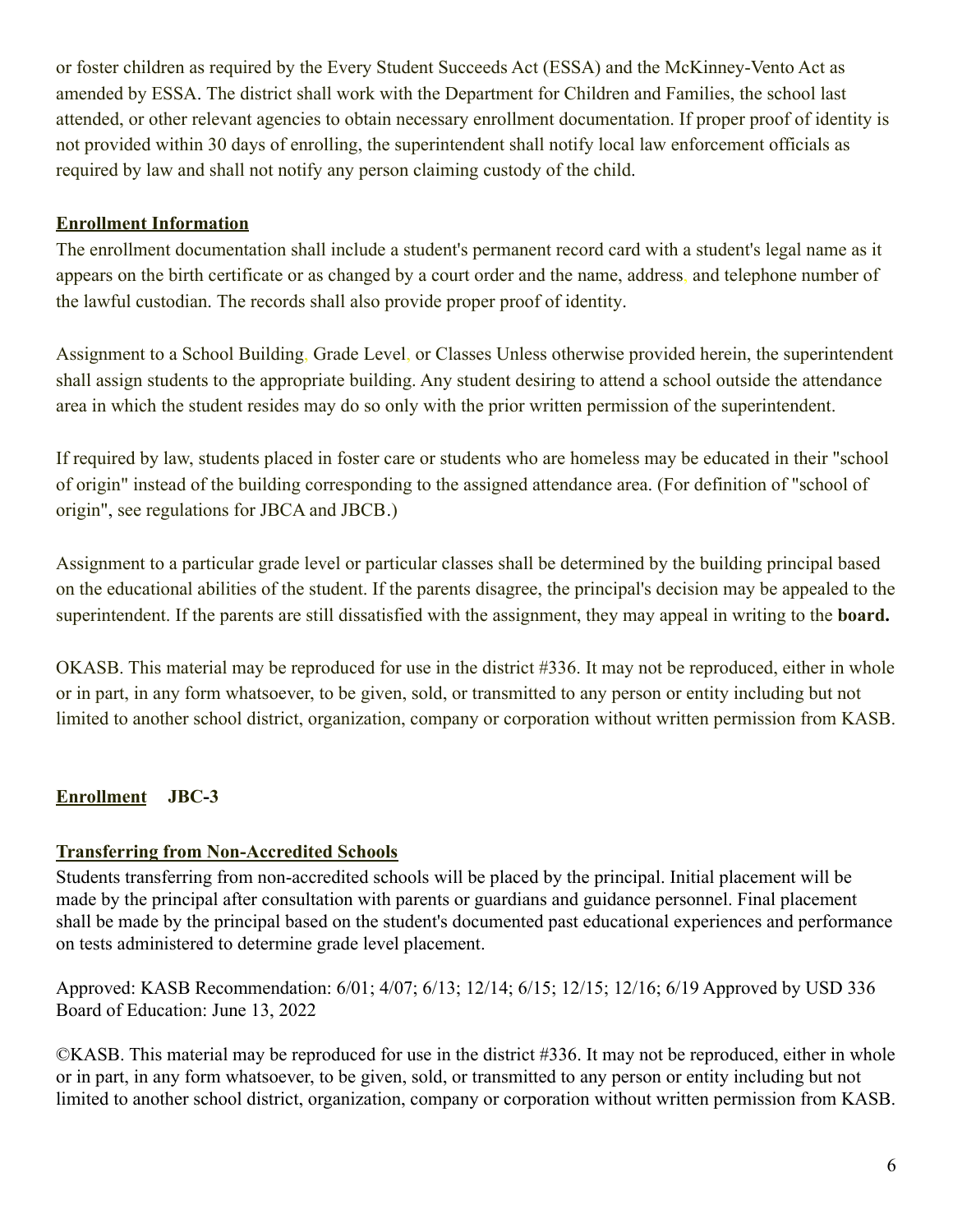#### **Fees (JS):** *Updated 5/31/22*

**Meal costs:** student lunch \$2.75 Adult lunch \$4.00, reduced lunch \$.40. Student breakfast \$1.90, reduced breakfast \$.30, Adult Breakfast \$2.65

**Textbooks:** \$45 a year for K-5; PreK \$22.50 a year. (Remember that textbooks belong to the school and the fees are rental. There may be a cost for damaged textbooks beyond normal wear.)

## **FAMILY EDUCATION RIGHTS AND PRIVACY ACT (FERPA)**

For purposes of the Family Education Rights and Privacy Act (FERPA), USD 336 has designated certain information contained in educational records as directory information, which may be disclosed for any purpose without your consent.

Directory information includes the following: the student's name, parent or guardian, weight, height, participation in and eligibility to officially recognized activities and sports; dates of attendance or grade placement; honors and awards received; and the most recent educational agency or school attended by the student.

You have the right to refuse to permit the designation of any or all of the above information as directory information. If you refuse, you must file written notification to this effect with USD 336 at USD 336 District Office, 515 Pennsylvania, Holton, KS 66436 on or before September 30<sup>th</sup> of each school year. If refusal is not filed, USD 336 assumes there is no objection to the release of the directory information designated. All student records shall be treated as confidential and primarily for local school use unless otherwise stipulated.

Under the provisions of the FERPA parents of students and eligible students (those who are 18 or older) are afforded various rights with regard to educational records that are kept and maintained by the school. In accordance with the FERPA, you are required to be notified of those rights that include:

The rights to review and inspect all your educational records except those that are specifically exempted.

The right to prevent disclosure of personally identifiable information contained in your educational records to other persons, with certain limited exceptions.

Disclosure of information from your educational records to other persons will occur only if:

- we have your prior written consent for disclosure;
- · the information is considered directory information and you have not objected to the release of such information; and
- · disclosure without consent is permitted by law.

The right to request your educational records may be amended if you believe the records are misleading, inaccurate or otherwise in violation of your rights. This right includes the right to request a hearing at which you may present evidence to show why the record should be changed if your request for an amendment to your records is denied in the first instance. The right to obtain a complaint with the Family Policy and Regulations Office at the U.S. Department of Education if you believe USD 336 has failed to comply with FERPA's requirements. The address of this office is 400 Maryland Ave. SW, MES, Room 4074, Washington, D.C. 20202. The right to obtain a copy of USD 336 policies for complying with FERPA. A copy may be obtained from USD 336 Superintendent, 515 Pennsylvania. Holton, KS 66436 at 785-364-3650.

#### **MCKINNEY-VENTO HOMELESS EDUCATION ASSISTANCE ACT**

If your family lives in any of the following situations: in a shelter, motel, vehicle, or campground; on the street, in an abandoned building, trailer, or other inadequate accommodations, or; doubled up with friends or relatives because you cannot find or afford housing – THEN, your preschool-aged and school-aged children have certain rights or protections under the McKinney-Vento Homeless Education Assistance Act.

Your area contact is: Carrie Davis, 901 New York Ave, Holton, Kansas 66436. 785-364-2181.

Your state coordinator is: Linda Aldridge, 785-296-1101, Kansas Department of Education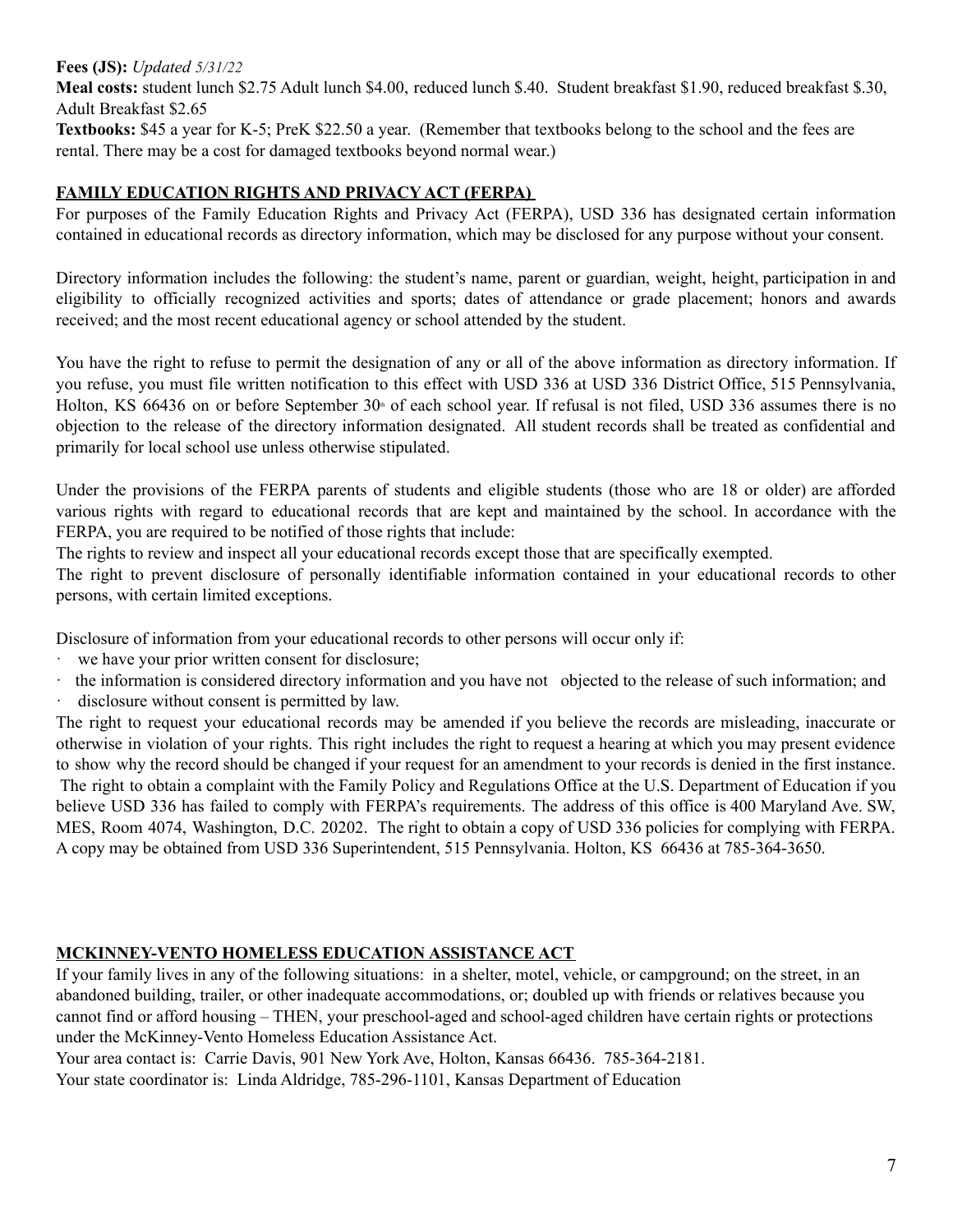# **PARENTS RIGHT TO KNOW – (Elementary Only)**

## Title I Annual Notification

This notification is provided to inform you of your right to request the following specific information concerning the school and teachers: Parents may request information regarding the professional qualifications of their child's/children's classroom teachers and paraprofessionals.

Professional qualifications include:

- · Whether or not the teacher has met Kansas licensing criteria for the grade levels and subject areas being taught;
- · The baccalaureate degree and any other graduate certification or degree and the field of discipline of both;
- · If services are provided by paraprofessionals, their qualifications;
- · If the teacher is teaching under an emergency or professional waiver.

All teachers at **HOLTON ELEMENTARY** meet the above criteria. Each one is licensed for the grade levels and subject areas being taught. Each one has a baccalaureate degree and none are teaching under an emergency or provisional waiver. The paraprofessional(s) who work under the direction of Title I and classroom teachers meet required qualifications for the positions.

**Parent-School Compacts:** Schools receiving Title I funds are required to make a Parent-School Compact or Learning Agreement available. This Learning Agreement can be obtained from your teacher at the Reading Nights in September.

**Title I Schools Identified for Improvement:** Holton Elementary met the state requirements for the 2021-2022 school year as Holton Elementary and has not been identified for improvement. If you have questions or would like to request further information, please feel free to contact your building principal.

**Testing Program (II):** The district educational testing program shall consist of multiple assessments. These assessments shall include, as a minimum, individual teacher subject matter tests, district group achievement tests, and any state required tests.

**Promotion and Retention (JFB, JFC, JFCA):** The final decision to promote or retain a student shall rest with the principal after receiving information from parents/guardians, teachers and other appropriate school personnel.

**State Report Card/Report Cards:** Holton USD 336 Report Card can be found on the Kansas State Department of Education website for State Report Cards: <http://online.ksde.org/rcard> Formal report cards will be mailed or handed out at the end of each quarter.

**Parent/Student/Teacher Conferences (JFAB):** Parents and students are encouraged to request a conference with teachers at any time convenient to all parties. See the school calendar for scheduled dates and time for Parent/Teacher conferences.

**Academic Dishonesty:** Cheating or plagiarism is not acceptable.

# **Attendance: ABSENCES & EXCUSES (JBD)**

● When a student is absent from school an attempt shall be made to contact the parent or guardian to determine the reason for the absence. The principal has been designated to determine the acceptability and validity of excuses presented by the parent(s) or the student.

# • Please contact the school by  $8:15$  a.m. for any absences. If no parent/guardian contact is received, school officials *will attempt to make contact.*

- Excused/Unexcused Absences
	- o The definition of "Excused Absence" includes the following:
		- **•** Personal illness:
		- Health-related treatment, examination, or recuperation;
		- Serious illness or death of a member of the family;
		- Obligatory religious observances;
		- Participation in a district-approved or school sponsored activity or course;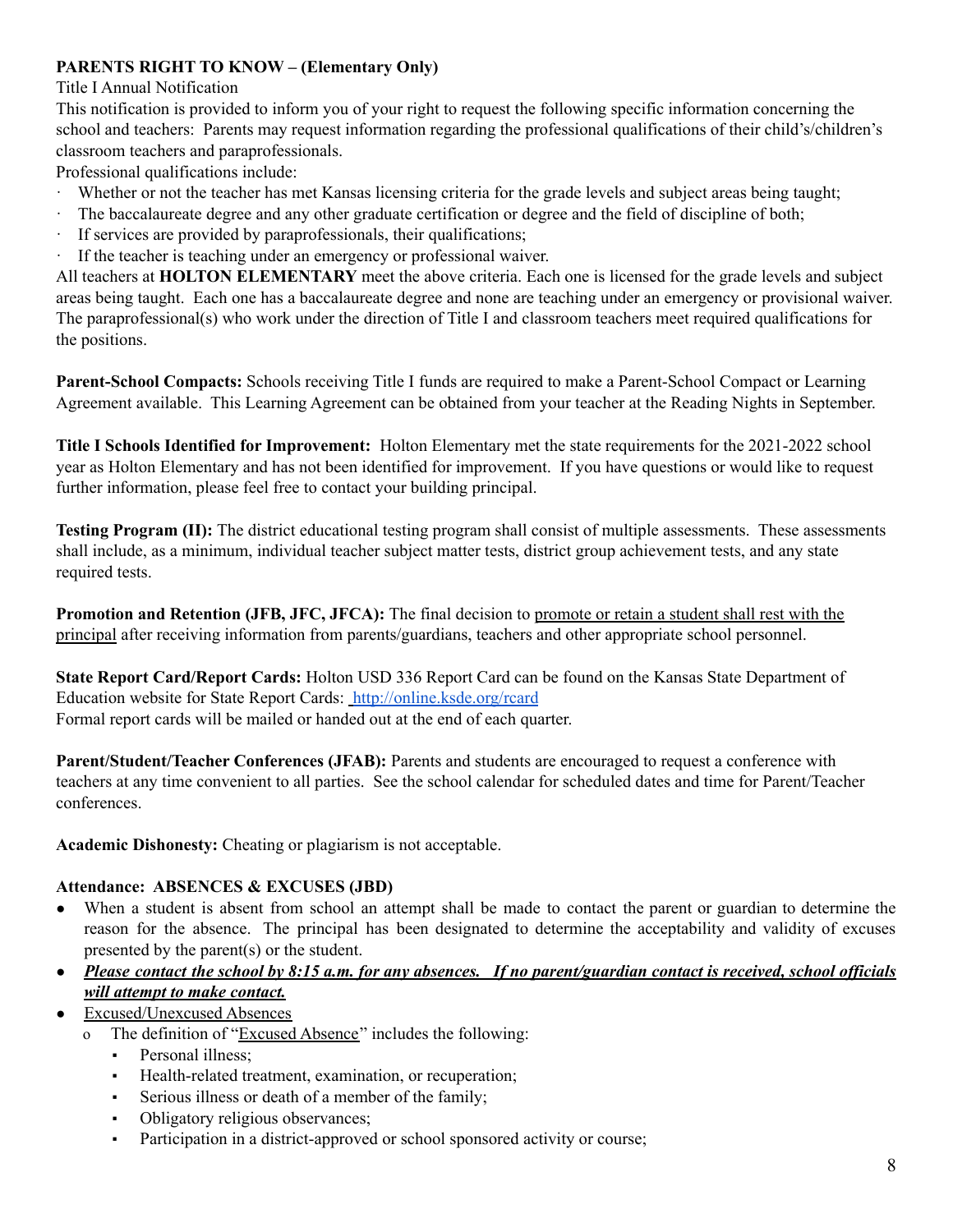- Absences pre-arranged by parents and approved by the principal; and
- Students of active duty military personnel may have additional excused absences at the discretion of the principal for visitations relative to leave or deployment.
- All absences which do not fit into one of the above categories would be considered an "Unexcused Absence." A student serving a period of suspension or expulsion from the district shall not be considered inexcusably absent.

# **Definition of Absences**

- Documented Excused Absence: Occurs when the school has documentation that the student visited a doctor, dentist, court, lawyer, or an approved job shadow. All funerals of the immediate family shall be counted as a Documented Excused Absence. Notes/documents may be faxed to the HES Office at 364-3251.
- Parental Excused Absence: Occurs when the parent contacts the school to excuse their child for one of the above-mentioned reasons. **The student is allowed five Parental Excused Absences during a semester.**
- Unexcused Absence: Occurs when the absence doesn't meet the above BOE approved excused absences, when the student has exceeded the five Parental Excused Absences during the semester or when the school has not been contacted by parents/guardian.
- School Related Excused Absence: Occurs when the student misses a school day due to a school activity. Students need to make arrangements with all their teachers prior to attending a school event.

# **Consequences for Absences**

- See Truancy: (Listed Below)
- Consequences for Unexcused Absences: Class assignments and tests given during an Unexcused Absence can result in reduced or no credit. Students with an Unexcused Absence other than school-approved activities should not expect to participate in or attend any school activities, which occur on that day or evening or on a Saturday following the unexcused day.
- Attendance and Extracurricular Activities: Any student that is absent after 12:00 PM, due to illness or for any "Unexcused" reason shall NOT be eligible to attend and/or participate in any extra-curricular activity scheduled during that particular day. Participation in activities on days any student is absent for "Documented Excused Absences" shall be at the discretion of the principal.
- Elementary Tardy Policy: Any student arriving from 8:11 8:30am will be counted tardy. A student arriving after 8:30 AM and before 11:30 AM will be counted absent for  $\frac{1}{2}$  day. A student leaving before 2:40 will be counted absent for 1/2 day and if after 2:40pm will be noted as such.
- Significant Part of a School Day
	- o An absence of two or more hours (120 minutes) in any school day shall be considered an absence for a significant part of the school day.
- Make-Up Work
	- o It is the student's responsibility to obtain make-up assignments (see Homework section of the handbook).

# **TRUANCY (JBE)**

- Unless reporting would violate the terms of any memorandum of understanding between the district and the authority to which reports would be made. The building principal shall report students who are inexcusably absent from school to the appropriate authority.
- Truancy is defined as any three (3) consecutive unexcused absences, any five (5) unexcused absences in a semester, or seven (7) unexcused absences in a school year, whichever comes first. School year means the period from July 1 to June 30. Students who are absent without a valid excuse for a significant part of any school day shall be considered truant.
- Prior to reporting to either the Department for Children and Families (if the student is under 13) or the county or district attorney (if the student is 13 or more years of age but less than 18 years of age), a letter shall be sent to the student's parent(s) or guardian notifying them that the student's failure to attend school without a valid excuse shall result in the student being reported truant.
- Waiver of Compulsory Attendance Requirements
	- o Students 16 or 17 years of age may be exempt from compulsory attendance regulations if the parent(s) or person acting as parent attend(s) the counseling session required by law and signs the appropriate consent and waiver form; if the student earns a GED; or if the student is exempt from compulsory attendance requirements pursuant to a court order.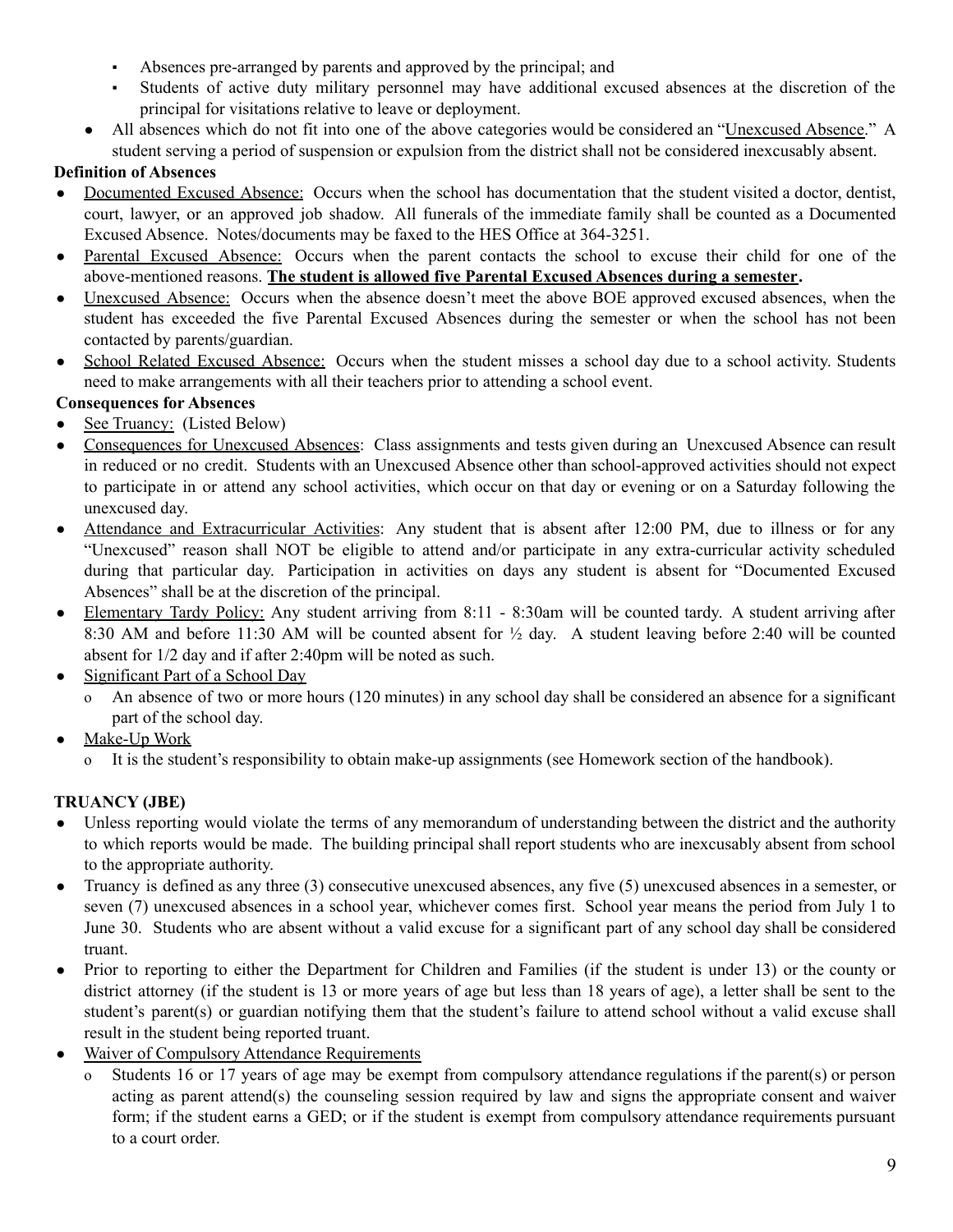## • Involvement of Law Enforcement

Law enforcement officers may return truant children to the school where the child is enrolled, to the child's parent or guardian, or to another location designated by the board to address truancy issues.

## • Reporting to Parents

If a truant child is returned to school by a law enforcement official, the principal shall notify the parent or guardian.

# ● Dual Enrollment Students

Eligible students who are enrolled in a board-approved dual enrollment program shall not be considered truant for the hours during the school day they attend classes at a Regent's university, community college, technical college, vocational school, or Washburn University.

**Illness at School:** If a student becomes ill during the school day, he/she shall report to the office nurse area.

Healthcare officials recommend students remain home for 24 hours after fever, diarrhea or vomiting without the use of fever reducing medications.

The office will contact a parent or guardian before releasing the student. If nobody can be reached, the student will be kept at school. *Please make sure your emergency information is up to date.*

**Sign In/Sign Out:** Parents must sign out in the office before having their student leave school premises during the school day. Parents must also sign the student in when returning.

**Release of Student During School (JBH)** Students shall not be released during the school day except upon a written or verbal request from the student's parent or person acting as a parent. Before releasing a student during the school day, the building principal shall verify the identity of the person seeking release of the student. If the principal is not satisfied with the identification provided by the person seeking release of a student, the student's release will be refused.

**Behavior/Conduct (JCDA):** Students may be disciplined for any of the following reasons:

- willful violation of any published, adopted student conduct regulation;
- conduct which substantially disrupts, impedes, or interferes with school operation;
- conduct which endangers the safety or substantially impinges on or invades the rights of others;
- conduct which constitutes the commission of a felony;
- conduct which constitutes the commission of a misdemeanor;
- disobedience of an order of a school authority if the disobedience results in disorder, disruption or interference with school operation; and
- possession of a weapon at school, on school property or at a school-sponsored event.

Violation of any provision of the behavior code may result in disciplinary action up to and including suspension and/or expulsion.

**Weapons (JCDBB):** A student shall not knowingly possess, handle or transmit any object that can reasonably be considered a weapon at school, on school property or at a school-sponsored event. This shall include any weapon, any item being used as a weapon or destructive device, or any facsimile of a weapon.

#### **Definition of Weapons and Destructive Devices:**

As used in this policy, the term "weapon" and/or destructive device means:

Any weapon which will or is designed to or may readily be converted to expel a projectile by the action of an explosive;

- The frame or receiver of any weapon described in the preceding example;
- · Any firearm muffler or firearm silencer;

· Any explosive, incendiary or poison gas, bomb, grenade, rocket having a propellant charge of more than four ounces, missile having an explosive or incendiary charge of more than ¼ ounce, mine or similar device;

· Any weapon which will, or which may be readily converted to, expel a projectile by the action of an explosive or other propellant, and which has any barrel with a bore of more than ½ inch in diameter; any combination of parts either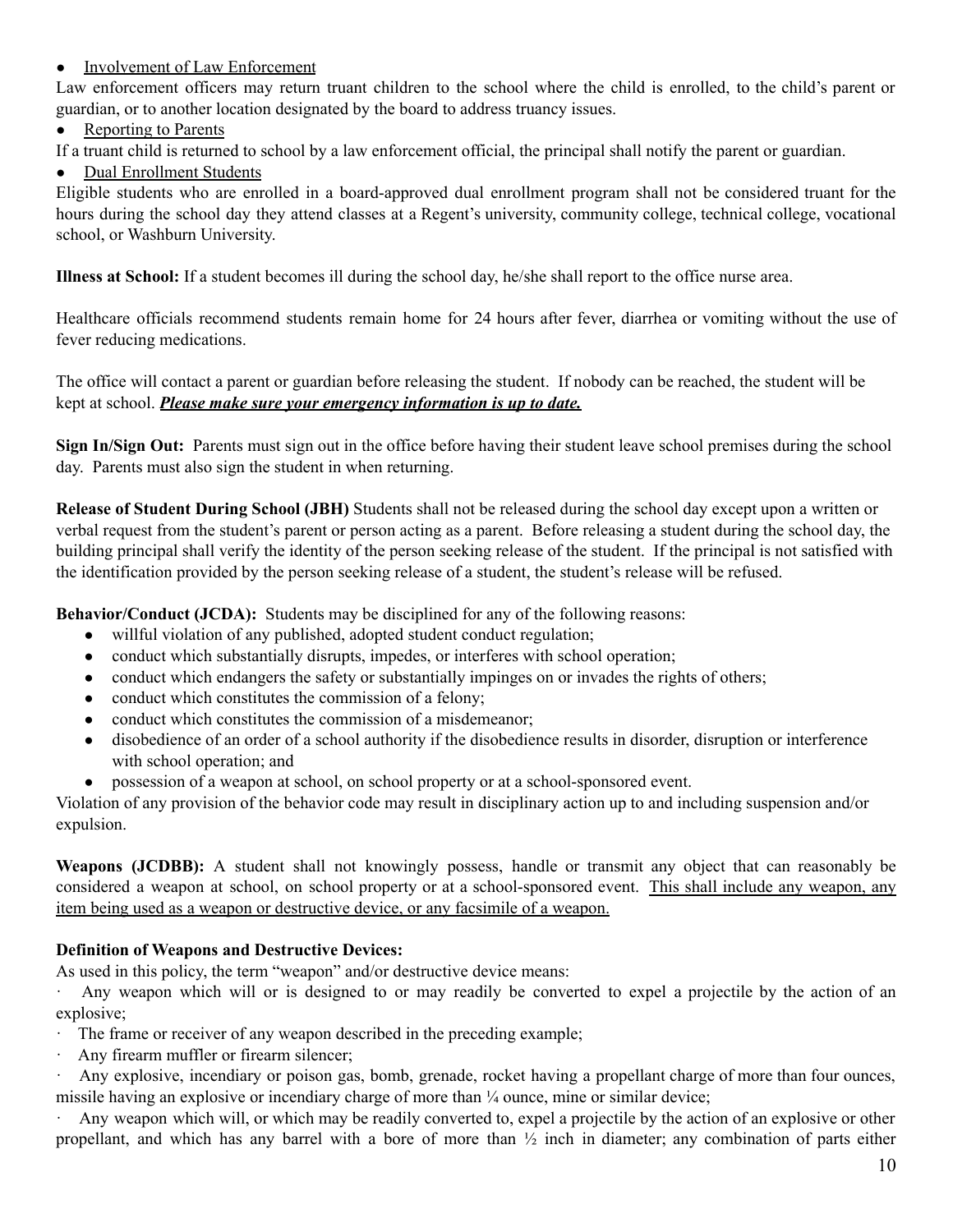designed or intended for use in converting any device into a destructive device described in the two immediately preceding examples, and from which a destructive device may be readily assembled;

· Any bludgeon, sand club, metal knuckles or throwing star;

· Any knife

**Possession of a firearm:** Shall result in expulsion from school for a period of one year (186 school days), except the superintendent may recommend this expulsion requirement be modified on a case-by-case basis.

**Vandalism (EBCA):** The board shall seek restitution according to law for loss and damage sustained by the district. When a juvenile is involved in vandalism to district property, the superintendent or principal shall contact the parents and explain their legal responsibility. The parents shall be notified in writing of the dollar amount of loss or damage. Restitution payments shall be made by juveniles or their parents to the office, and accounts shall be kept.

#### **HARASSMENT AND BULLYING**

#### **Sexual Harassment**

Sexual harassment and bullying shall not be tolerated in the school district on school property, in school vehicles, or at school-sponsored activities. Sexual harassment or bullying of employees or students of the district by board members, administrators, certificated and support personnel, students, vendors and any others having business or other contact with the school district is strictly prohibited.

It shall be a violation of district policy for any employee to sexually harass or bully a student, for a student to sexually harass or bully another student, or for any employee to discourage a student from filing a complaint, or to fail to investigate or refer for investigation any complaint lodged under the provisions of district policy.

**Sexual harassment** is unwelcome sexual advances, requests for sexual favors and other inappropriate oral, written or physical conduct of a sexual nature when made by a member of the school staff to a student or when made by any student to another student when:

1. Submission to such conduct is made, explicitly or implicitly, term or condition of the individual's education;

2. Submission to or rejection of such conduct by an individual is used as the basis for academic decisions affecting that individual; or

3. Such conduct has the purpose or effect of interfering with an individual's academic or professional performance or creating an intimidating, hostile or offensive academic environment.

#### **Sexual harassment** may include, but is not limited to:

- · verbal harassment or abuse;
- · pressure for sexual activity;
- · repeated remarks to a person, with sexual or demeaning implication;

· unwelcome touching; or suggesting or demanding sexual involvement accompanied by implied or explicit threats concerning a student's grades, participation in extracurricular activities, etc.

#### Specific examples of **sexual harassment** include:

- · making sexual comments or jokes;
- · looking or gesturing in a sexual manner;
- · touching, grabbing, pinching in a sexual way;
- · brushing up against;
- · flashing or mooning;
- · spreading sexual rumors about an individual;
- · pulling clothing in a sexual manner;
- · showing or giving sexual pictures, messages or notes;
- · blocking passing in a sexual way;
- · writing sexual messages or graffiti on wall, in locker rooms, etc.;
- · forcing a kiss on someone;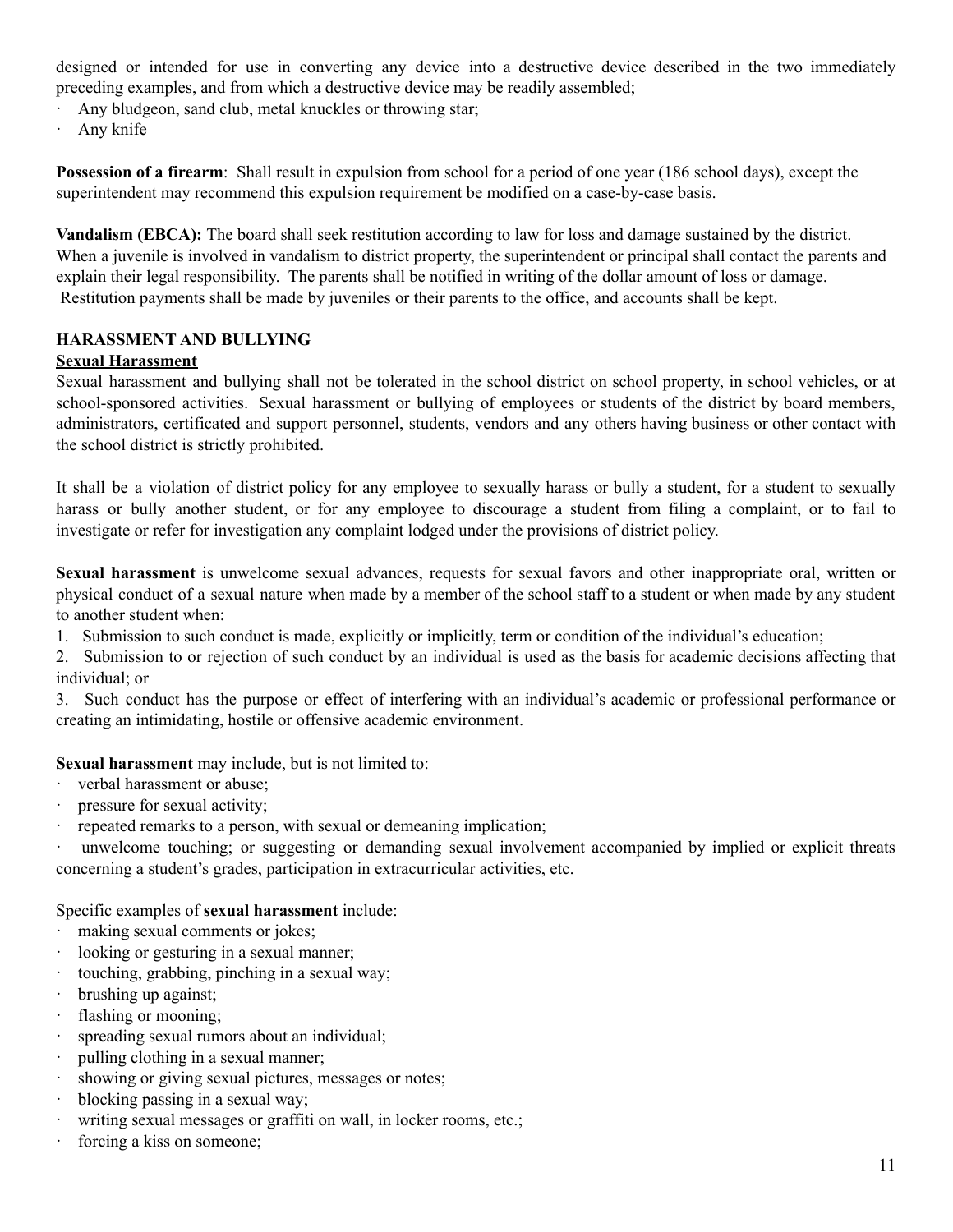- · calling someone gay or lesbian;
- · forcing someone to do something sexual other than kissing;
- · spying while someone is showering or dressing

**Bullying** is any ongoing, intentional gesture or intentional written, verbal, or physical act or threat that is sufficiently severe, persistent, or pervasive that creates an intimidating, threatening or abusive educational environment for a student or staff member. Bullying or intimidation of any kind will not be allowed by the Holton School District.

**Cyber Bullying** is when a child is tormented, threatened, harassed, humiliated, embarrassed or otherwise targeted by another child, preteen, or teen using the Internet, interactive and digital technologies, or mobile phones.

**Holton Elementary Bullying Policy:** To ensure bullying and/or cyber bullying does not occur on school campuses, the Holton School District provides all staff training in bullying prevention. Staff members immediately intervene when they see a bullying incident occur or if one is reported to them. A teacher, the counselor, or the principal will promptly investigate each complaint of bullying. This policy applies on school grounds, while traveling to and from school or a school-sponsored activity, during the lunch period, whether on or off campus, and during school-sponsored activities. Teachers and the school counselor discuss this policy with their students in age-appropriate ways and assure them bullying behaviors are not acceptable at Holton Elementary School. Students who bully are in violation of this policy and are subject to disciplinary action up to and including expulsion.

**The Student Code of Conduct** at Holton Elementary includes, but is not limited to:

· Students who participate in bullying behaviors may be subject to disciplinary action up to and including expulsion.

· If students witness incidents of bullying, they should immediately report what they have seen to a teacher, counselor, or the principal.

· Students should be aware that once the incident is reported, a staff member will promptly investigate each complaint of bullying in a thorough and confidential manner.

· If the complainant student or the parent of the student feels that appropriate resolution of the investigation or complaint has not been reached, the principal should be contacted.

#### **Intervention:**

The procedures for intervening in bullying behavior include, but are not limited, to the following:

All staff, students, and their parents will receive a summary of this policy prohibiting bullying: at the beginning of the school year, as part of the student handbook.

· Holton Elementary School will make reasonable efforts to keep a report of bullying type behaviors. Results of investigations will be kept confidential.

Staff are expected to immediately intervene if they see a bullying incident occur.

People witnessing or experiencing bullying are encouraged to report the incident; such reporting will not reflect on the victim or witnesses in any way.

**DRESS CODE (JCDB):** The board-approved dress code for school days and school activities is as follows:

- Appearance must be neat and clean.
- Wearing apparel that is excessively short, excessively tight, or excessively low-cut may not be worn.
- Shorts may be worn. Short shorts, biking shorts, and cutoff shorts are not in good taste. The shorts should be mid-thigh or longer.
- Skirts are permitted but must be the length of conventional dresses.
- Coats and outerwear shall not be worn in school, unless special permission is issued by the teacher.
- Bandana's and "doo-rags" are not acceptable in school or on campus.
- "Sagging" pants are not acceptable in school or on campus.
- Pajama bottoms/lounging pants are not acceptable in school or on campus.
- Writing or pictures on clothing shall not display or promote alcoholic beverages, illegal drugs, suggestive or obscene language or violent acts.
- Hair must be clean and well-groomed.
- Clothing must not be unreasonably soiled or badly worn.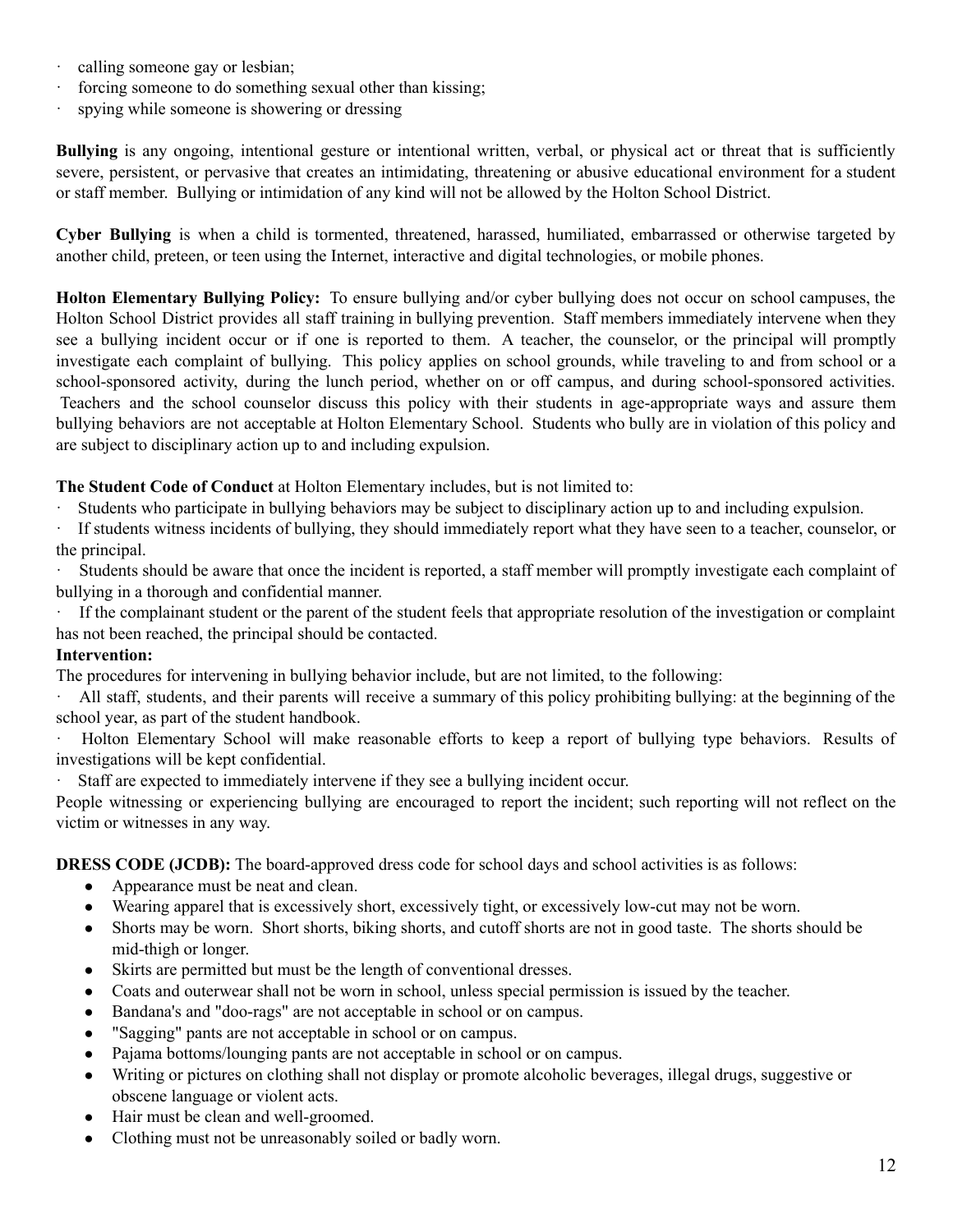- Decency and good taste are required.
- Hats shall not be worn in the building.
- Heelys /Roller shoes. May not be worn.
- Shirts and tops need to be in good taste. Tops with excessively large armholes will not be allowed and tops must cover the entire stomach.
- Spaghetti straps are not acceptable in school or on campus.
- Wallet Chains are not acceptable in school or on campus.

Any student involved in extra or co-curricular activity in which the student represents the district, shall dress in accordance with the sponsor's requirements, subject to approval by the administration.

**Drug Free Schools and Communities Act (JDDA):** The unlawful possession, use, sale or distribution of illicit drugs and alcohol by students on school premises or as a part of any school activity is prohibited. This policy is required by the 1989 amendments to the Drug Free Schools and Communities Act, P.L. 102-226, 103 St. 1928.

As a condition of continued enrollment in the district, students shall abide by the terms of this policy. Students shall not unlawfully manufacture, sell, distribute, dispense, possess or use illicit drugs, controlled substances or alcoholic beverages on school district property, or at any school activity. Compliance with this policy is mandatory.

**Tobacco (JCDAA):** Possession and/or use of any tobacco product by students are prohibited in any attendance center, in any school-owned vehicle, at school-sponsored events or on the school grounds.

# **Problem Resolution**

The Board of Education, administration, teachers, and staff members, recognize that parents of students may have complaints regarding a teacher or staff member. In order to provide a process of handling such complaints which is fair to the board, administration, teachers, staff member, and parents the following procedure should be utilized. Meeting the best interest of the students will always be the desired outcome of any problem resolution step.

**Step 1:** The parents and/or students should meet with the teacher or staff member to discuss the conflict and alternatives in a professional, productive, civil manner. The goal is to seek understanding of what is causing the issue or hardship so a solution can be reached.

**Step 2:** If the meeting between the teacher, staff member, parent and/or student does not resolve the conflict, the parents should contact the building principal to initiate a meeting with the teacher, staff member, parent and/or student to resolve the conflict. This would be where both sides have an opportunity to present documents that can help the principal establish a timeline and may show where a policy was not followed, a handbook rule is incomplete and might need further clarification, or a syllabus was vague or misinterpreted. The principal will make and keep a copy of all documentation presented at this meeting and may have to recess to take some time to research the issue. Employee sanctions or discipline of other student sanctions or discipline will not be shared.

**Step 3:** If there is no resolution at Step 2, then any of the parties above may file a formal complaint with the superintendent of schools. A formal complaint form is in the District office or can be sent by email from district office staff but the form is not necessary to file a formal complaint. The superintendent will conduct an investigation into the matter utilizing the research done in step 2 and will utilize any new information brought to light by any of the parties that is relevant to the matter at hand. The superintendent will present his finding in writing in as much detail as allowed to all parties concerned but due to the nature of employee rights and potential FERPA rights, much may be redacted. The board of education will see the full complaint finding in the board of education's next scheduled executive session.

It is understood that parents may contact the administration or board members directly. When this occurs, every attempt will be made to handle the complaint through the process of steps listed above. Parents may pick up formal complaint forms in the district office if they deem it necessary to skip to Step three.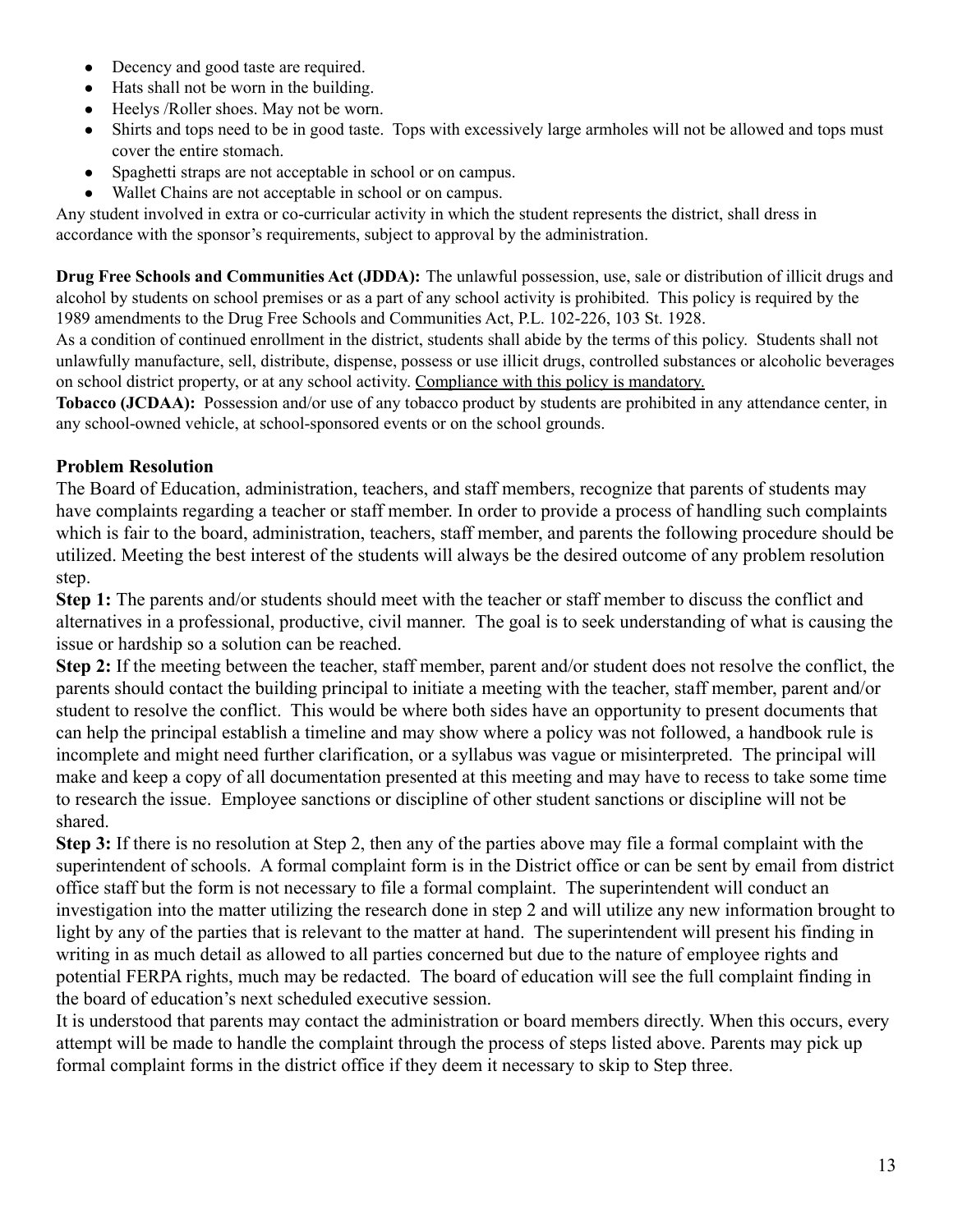# **Bus Behavior Guidelines**

# **General Information**

Bus drivers, students, parents, teachers, and school administrators share the responsibility for bus safety, following all bus rules, and behaving in a responsible manner. Riding the school bus is a privilege. If you behave appropriately, you will be allowed to ride the bus.

# **Ride the bus safely.**

- Stay seated (seat to seat, back to back, with seat belt fastened);
- Keep aisles free of backpacks, instruments:
- At stops, remain at designated area until bus comes to complete stop;
- DO NOT distract the driver:
- DO NOT put any part of your body outside the window;
- DO NOT push or shove others; and
- DO NOT leave your seat while the bus is in motion.

# **Follow all bus rules and be responsible.**

- Keep hands and feet to myself;
- No eating on the bus;
- Respect bus property;
- Sit in assigned seats:
- DO NOT possess weapons or facsimiles of a weapon;
- DO NOT possess driver distractors including laser pens;
- DO NOT possess alcohol, tobacco, or illegal drugs; and
- DO NOT tamper with the emergency door or equipment.

# **Treat the bus, the driver, and all passengers with respect.**

- Obey directions from the bus driver;
- Talk level 0-2 and act kindly to others;
- DO NOT leave trash, food, etc. on the bus:
- DO NOT throw, spit, kick, or hit; and
- DO NOT use foul language, tease, threaten others, or use Inappropriate gestures.

# **The following consequences will occur or in the event of a serious offense, a student may be suspended from the bus immediately and face other school consequences:**

- 1. My parent(s)/guardian will be notified by an administrator at my school and I will be warned about the consequences of not following the school bus rules. Depending on severity, I understand that other disciplinary measures may include lunch detention, after school detention, suspension from school, expulsion from school, or other consequences as assigned by the building administrator including loss of bus privileges for a range of 1-5 days.
- 2. Parent(s)/guardian(s) will be notified by an administrator and I may lose all bus privileges for a range of 1-10 days*. In-town* bus riders **will** lose bus privileges to the end of the semester after receiving 2 referrals. I understand that other disciplinary measures may include a lunch detention, after school detention, suspension from school, expulsion from school, or other consequences as assigned by the building administrator.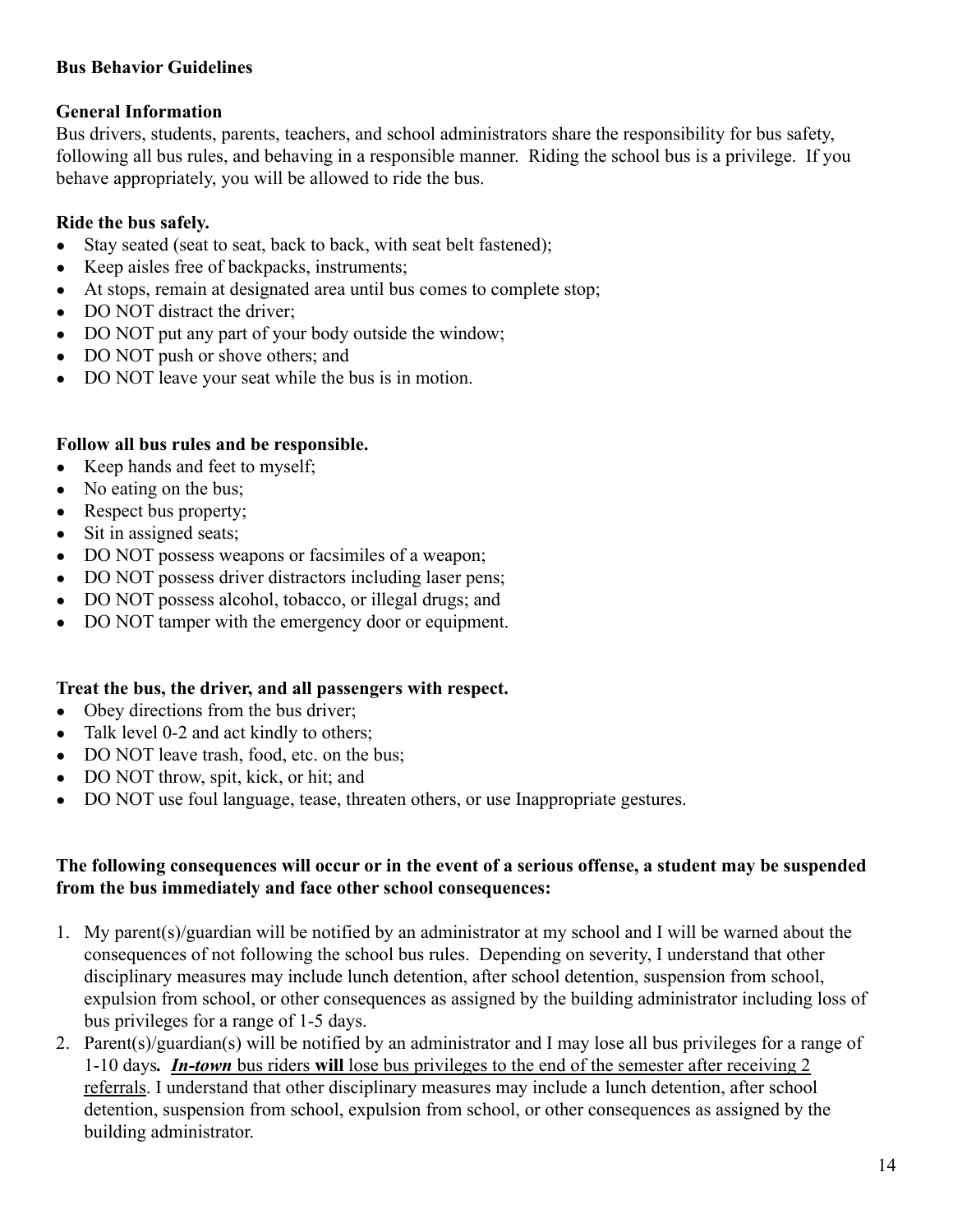3. My parent(s)/guardian will be notified by an administrator and I may lose all bus privileges for the remainder of the semester (three strikes). I understand that other disciplinary measures may include lunch detention, after school detention, suspension from school, expulsion from school, or other consequences as assigned by the building administrator.

\*\*\* Severity Clause: Students may be suspended immediately from the bus for severe infractions for a period of time to be determined by the school administrator. A serious infraction may result in bus privileges being suspended immediately as well as after school detention, suspension from school, expulsion from school, or other consequences as assigned by the building administrator. The student may be required to remain at school and law enforcement may be called.

## **Suspension/Expulsion (JDD) ---- SUSPENSION AND EXPULSION OF STUDENTS Procedures**

A student may be suspended or expelled, for reasons set forth in Kansas law, by the following certified personnel: superintendent, asst. superintendent and principal.

A suspension may be for a short term not exceeding ten school days or for an extended term not exceeding 90 school days. An expulsion may be for a term not exceeding 186 days.

Any student who is suspended or expelled shall receive a copy of the current suspension and expulsion law and this policy. Expulsion hearings for weapons possession shall be conducted by the superintendent/designee. Expulsion hearings shall be conducted by the superintendent, other certified employee or committee of certified employees of the school in which the pupil is enrolled, a hearing officer appointed by the board or another person appointed by the board.

## **Rules Which Apply in All Cases When a Student May be Suspended or Expelled**

Refusal or failure of the student and/or the student's parents to attend the hearing shall result in a waiver of the student's opportunity for the hearing.

Students who are suspended for more than 10 days or expelled from school may appeal to the board within 10 calendar days of receiving written notice of the hearing results.

· A student suspended for more than 10 school days or expelled from school shall be provided with the information concerning service or programs offered by public and private agencies that provide services to improve the student's attitude and behavior.

· A student who has been suspended or expelled shall be notified of the day the student can return to school.

· If the suspension or expulsion is not related to a weapons violation, the principal may establish appropriate requirements relating to the student's future behavior at school and may place the student on probation.

If the expulsion is related to a weapons violation the superintendent may establish requirements relating to the student's future behavior at school and may place the student on probation.

The days a student is suspended or expelled are not subject to the compulsory attendance law. During the time a student is suspended or expelled from school, the student may not:

1. Be on school property.

2. Attend any school activity as a spectator, participant or observer.

# **Reasons for Suspension or Expulsion**

Students may be suspended or expelled for one or more of the following reasons:

- · Willful violation of any published, adopted student conduct regulation
- · Conduct which substantially disrupts, impedes, or interferes with school or bus operation
- · Conduct which endangers the safety or substantially impinges on or invades the rights of others
- · Conduct which constitutes the commission of a felony
- · Conduct which constitutes commission of a misdemeanor

· Disobedience of an order of a school authority if the disobedience results in disorder, disruption or interference with school operation; and

Possession of a weapon at school, on school property or at a school-sponsored event.

#### **Short-Term Suspension Procedures:**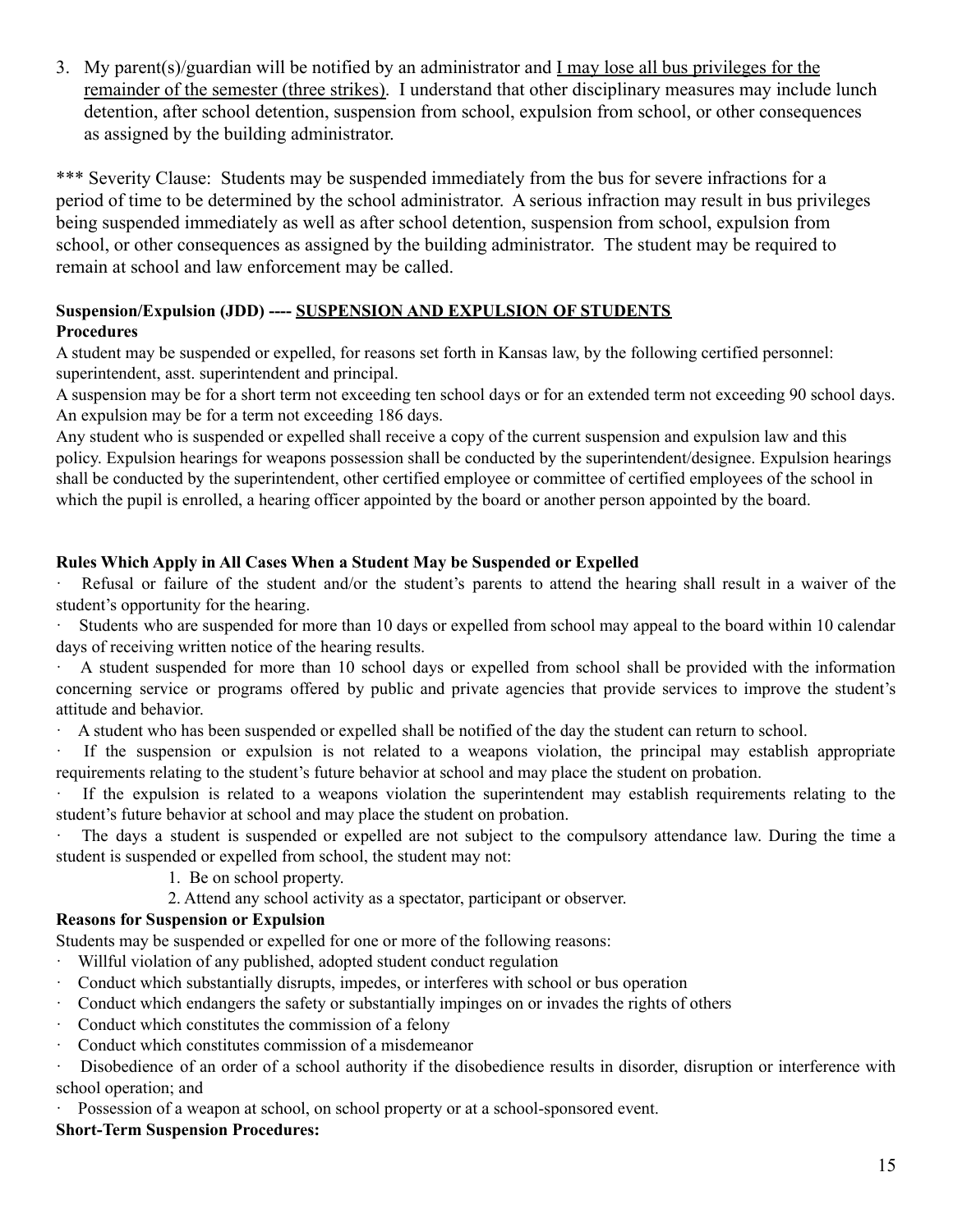Except in an emergency, a short-term suspension (not exceeding ten school days) must be preceded by oral or written notice of the charges to the student and an informal hearing shall be provided no later than 72 hours after imposition of a short-term suspension. Written notice of any short-term suspension shall be delivered to the student's parent or guardian within 24 hours after the suspension has been imposed. Any person designated in policy as having the authority to suspend may conduct short-term suspension hearings.

At the informal suspension hearing, the student shall be:

- · notified of the right to be present;
- · informed of the charges;
- · informed of the basis for the accusation; and
- · allowed to make statements in his/her defense/

When a suspension is imposed during the school day, the student shall not be removed from school until a parent has been notified. If a parent cannot be notified during the regular school hours, the student shall remain at school until the regular dismissal time.

## **Long-Term Suspension or Expulsion Procedures:**

Before a student is subject to long-term suspension (not to exceed 90 school days) or expulsion (not to exceed 186 school days), a hearing shall be conducted by a hearing officer who has the authority to suspend or expel. The superintendent/principal shall designate a hearing officer. Formal hearings shall be conducted according to procedures outlined in current Kansas law and;

- The student and parents or guardians shall be given written notice of the time, date, and place of the hearing.
- · The notice shall include copies of the suspension/expulsion law and appropriate board policies, regulations and handbooks.
- Either a certified employee or committee of certified employees may conclude the hearing.
- · Expulsion hearings for weapons violations shall be conducted in compliance with Kansas law by persons appointed by the board.
- · The person or committee conducting the hearing shall prepare findings required by law.
- · Records of the hearing shall be available to students and parents or guardians according to Kansas law.

· Written notice of the result of the hearing shall be given to the pupil and to parents and guardians within 24 hours after the determination of such result.

# **Student Rights During a Long-Term Suspension/Expulsion Hearing**

The student shall have the right:

- to counsel of his/her choice;
- · to have a parent or guardian present;
- to hear or read a full report of testimony of witnesses;
- · to confront and cross-examine witnesses who appear in person at the hearing;
- · to present witnesses in their behalf;
- · to testify in his or her own behalf and to give reasons of his or her conduct;
- · to an orderly hearing; and
- · to a fair and impartial decision based on substantial evidence.

# **Appeal to the Board**

The following conditions shall apply if a student or the student's parent or guardian files a written appeal of suspension or expulsion:

- · Written notice of the appeal shall be filed with the clerk within 10 calendar days of the hearing.
- · The board shall schedule an appeal with the board or a hearing officer appointed by the board within 20 calendar days.

The student and the student's parent shall be notified in writing of the time and place of the appeal at least 5 calendar days before the hearing.

- · The hearing shall be conducted as a formal hearing using the same rules noted earlier for the expulsion hearings.
- The board shall provide a certified court reporter to transcribe the hearing.
- · The board shall render a final decision within 5 calendar days after the conclusion of the appeal hearing.

# **PROBATIONARY STATUS**

The principal may defer any punishment, suspension or expulsion. The student involved may be placed on probation for a set period of time.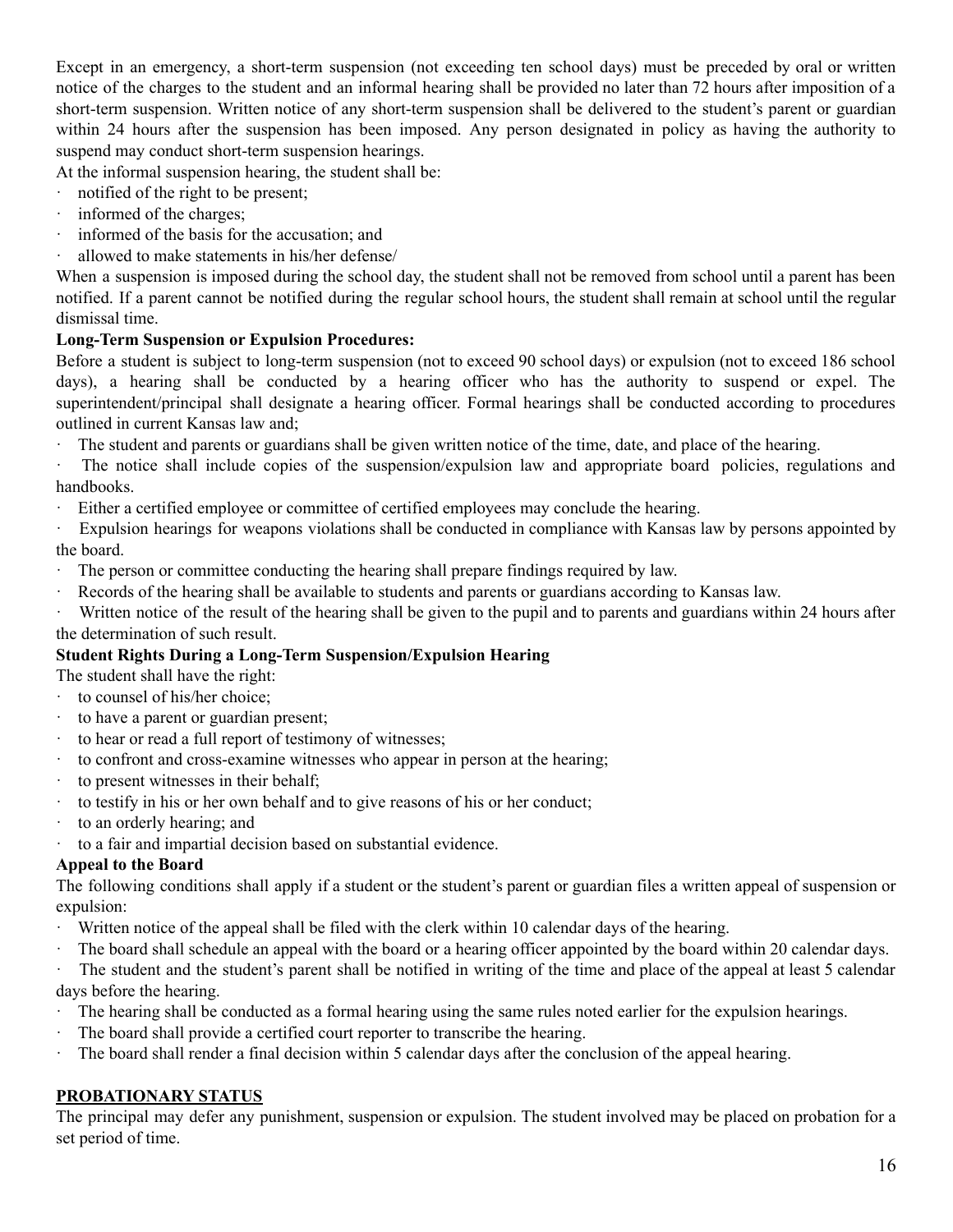The punishment, suspension or expulsion shall remain deferred so long as the student meets the condition of the probation. If a student is placed on probation, written notification shall be sent to the student's parent or guardian. A student placed on probation shall be given a written list of terms and conditions of the probation. The student shall sign a statement that: the terms and conditions have been explained, the student understands the conditions, the student agrees to abide by the conditions and failure to abide by the conditions may be reason to reinstate the original punishment. The superintendent shall handle any probation arrangements resulting from violations of weapons policy.

## **COMPLAINTS ABOUT POLICY**

· Any student may file a complaint with the principal concerning a school rule or regulation if it applies to the student. The complaint shall be in writing, filed within 20 days following the application of the rule or regulation, and must specify the basis for the complaint. The principal shall investigate the complaint and inform the student of the resolution within 10 days after the complaint is filed.

**Corporal Punishment (JDA):** Shall not be used in the district.

**Searches of Students (JCABB):** Principals are authorized to search students' clothing and belongings if there is reasonable suspicion that district policies, rules or directives are being violated.

**Interrogations and Investigations (JCAC):** Building administrators and others designated by the superintendent may conduct investigations and question students about infractions of school rules or the student conduct code. If there is reason to believe a violation of a criminal law has been committed, the principal shall notify the appropriate law enforcement agency and may request further investigation of the alleged violation.

When law enforcement officers conduct an investigation and/or question a student(s) during school hours, the building principal shall make reasonable attempts to contact parents, guardian or representative of the student(s) prior to questioning. To the extent possible reasonable requests of the parents, guardian or representative shall be observed. Notification or attempted notification of parents, guardian or representative shall be documented by the administrator involved. If a student's parents, guardian or representative is not present during questioning of a student, the principal or a certified school staff member shall be present.

**Accidents, Reporting of JGFG:** Students should report any injury incurred at school or a school-sponsored activity to the principal or appropriate sponsor. When appropriate, a parent shall be notified of a student injury as soon as possible to determine appropriate action. If the student needs medical attention and the parents cannot be reached, the principal shall seek emergency medical treatment.

**First Aid (JGFG):** If a student has an accident, which requires medical treatment, no action shall be taken by an employee except the following:

- $\bullet$  send for medical help;
- make the student as comfortable as possible while waiting for competent medical assistance to arrive; and
- notify the principal.

If an employee present is qualified to administer first aid, aid may be given. Qualified employees, for this purpose, are the school nurse or those employees who have successfully completed an approved Red Cross first aid program.

**Administering Medications: (JGFGB):** The supervision of oral and injectable medications shall be in strict compliance with the rules and regulations of the board. School employees may not dispense or administer any medications, including prescription and non-prescription drugs, to students except as outlined in board policy.

In certain explained circumstances when medication is necessary in order that the student remains in school, the school may cooperate with parents in the supervision of medication the student will use; but the medical person authorized to prescribe medication must send a written order to the building administrator who may supervise the administration of the medication or treatment, and the parents must submit a written request to the building administrator requesting the school's cooperation in such supervision and releasing the school district and personnel from liability. School personnel shall not be required to be custodians of any medication except as required by a written order of a licensed medical person. The medication shall be examined by the school employee administering the medication to determine if it appears to be in the original container, to be properly labeled and to be properly authorized by the written order of a licensed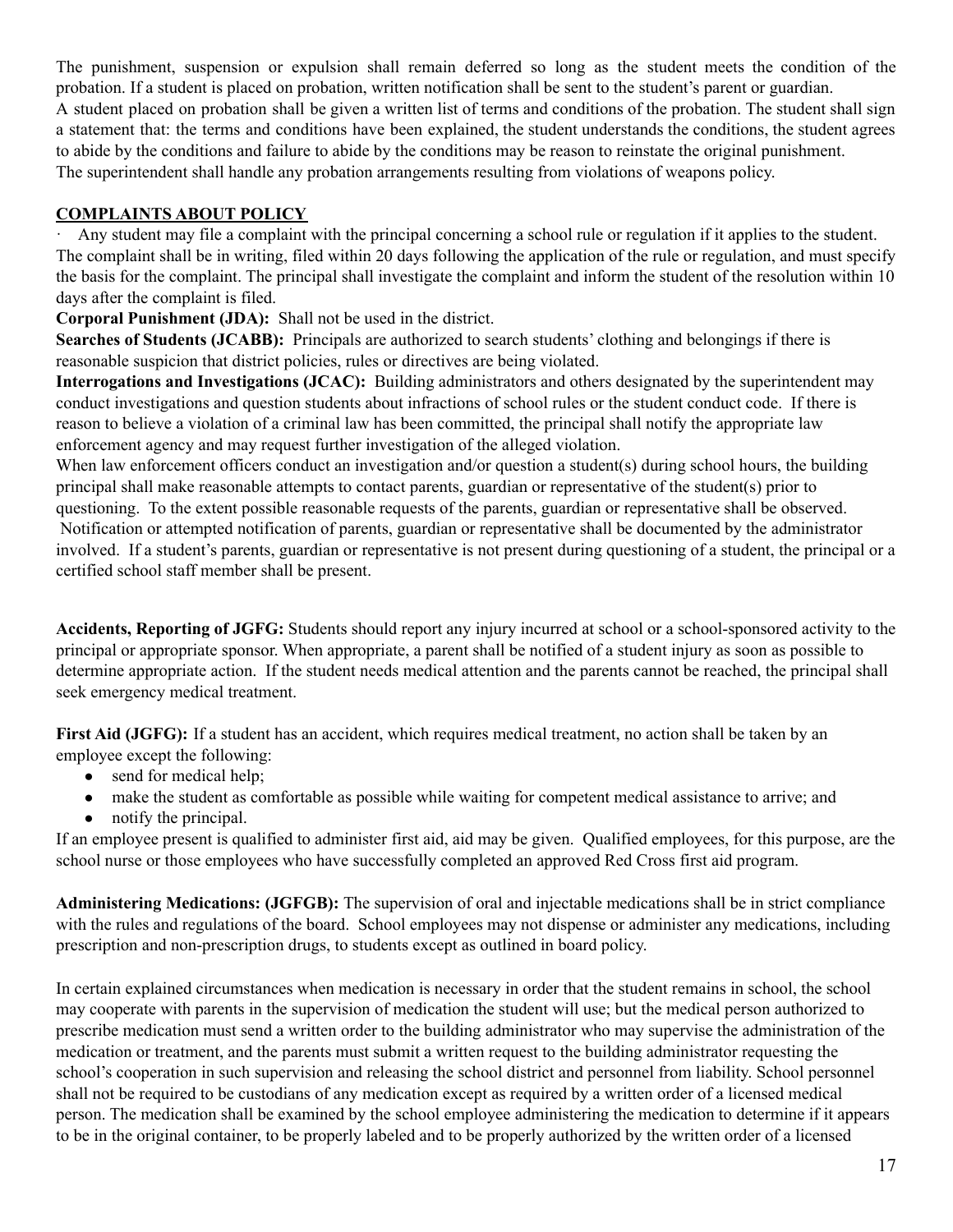medical person. Two containers, one for home and one for school, should be requested from the pharmacist. Only oral medications should be administered except in emergency situations. Any changes in type of drugs, dosage and/or time of administration should be accompanied by new physician and parent permission signatures and a newly labeled pharmacy container. The building administrator may choose to discontinue the administration of medication provided he has first notified the parents or medical person in advance of the date of such discontinuance with the reasons therefore. In the administration of medication, the school employee shall not be deemed to have assumed to himself any other legal responsibility other than acting as a duly authorized employee of the school district.

**Inoculations (JGCB)**: All students enrolling in any district school shall provide the building principal with proof of immunization of certain diseases or furnish documents to satisfy statutory requirements. Booster shots required by the Secretary of the Department of Health and Environment are also required.

Students who fail to provide the documentation required by law may be excluded from school by the superintendent until statutory requirements are satisfied. Notice of exclusion shall be given to the parents/guardians as prescribed by law. Students who are not immunized against a particular disease(es) may be excluded from school during any outbreak.

**Health Assessments (JGC):** All students up to the age of nine shall submit evidence they have undergone a health assessment prior to entering kindergarten or before enrolling in the district for the first time.

#### **Communicable Diseases (JGCC):**

Any student noted by a physician or the school nurse as having a communicable disease may be required to withdraw from school for the duration of the illness. The student will be readmitted to regular classes upon termination of the illness, as authorized by the student's physician or as authorized by a health assessment team.

The board reserves the right to require a written statement from the student's physician indicating the student is free from all symptoms of the disease.

Healthcare officials recommend students remain home for 24 hours after fever, diarrhea or vomiting without the use of fever reducing medications.

**Drills** (**EBBE**): Students shall be informed of emergency drill procedures at the beginning of each school year. Fire drills will be held every month so that children are aware of the safest procedure to follow if the need should ever arise. Tornado drills are held three times a year. If a tornado occurs during the school day, we do not encourage you to come to the school. We have safe areas where the children will be sheltered. When the danger has subsided, children will be sent home or taken home. If a tornado warning occurs as school is being let out and you are waiting or on your way, we will encourage you to stay inside the school with your child.

**Weather Emergencies (EBBD)**: When the superintendent believes the safety of students is threatened by severe weather or other circumstances, parents and students shall be notified of school closings or cancellations by announcements made over radio/TV station(s) and/or by the SchoolReach Calling/Texting System. If an emergency occurs with less than one hour of warning time, the district will keep all students under school jurisdiction and supervision. Staff will remain on duty with the students during the emergency period. Parents may come to school and pick up their children.

**Crisis Procedures:** In the unlikely occurrence of a crisis in which the building would have to be evacuated, students will be assembled outside the school building or taken to a prearranged safe area off of school grounds. Children will be released only to parents or a person designated by the parent. Any person picking up a child will be requested to sign the child out of school supervision. Teachers will be responsible for student until the students are officially dismissed.

**Asbestos:** An asbestos management plan has been developed for the school district. A copy of the management plan is available from the USD 336 district office.

**Calendar:** A district calendar will be distributed at the beginning of the school year.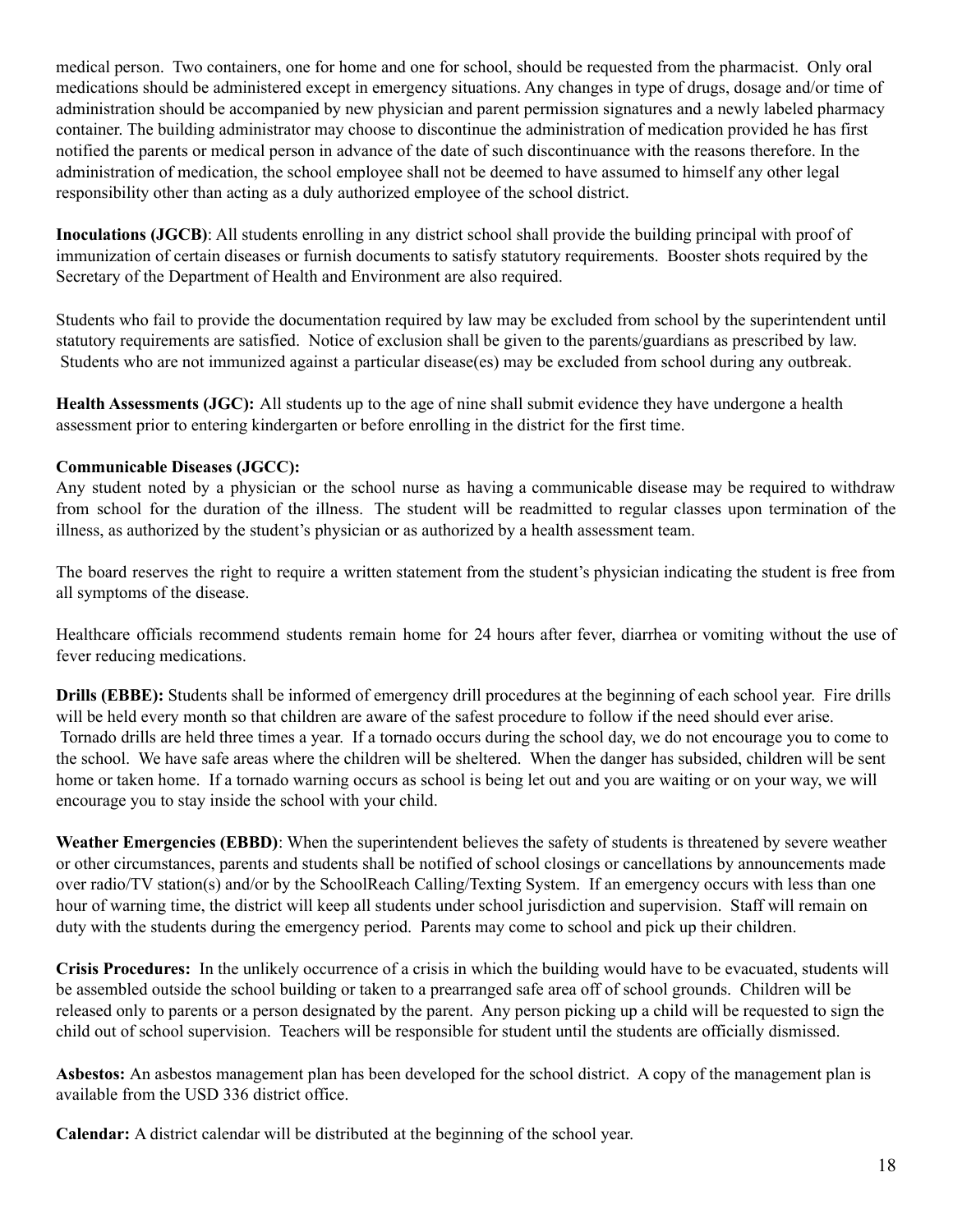**Treats and Snacks (Update):** Please refer to the Nurse's Peanut/Nut-Free Snack List submitted to parents at the beginning of the year. This can also be found on the school's website. Treats that are not on this list may not be passed out to students.

**School Pictures:** School pictures are a service to parents and families. We use the fall school pictures for the yearbook. Parents will be notified of dates for Fall and Spring Pictures.

**Field Trips (IFCB):** Students may participate in a field trip if the parental consent form for the trip has been completed and turned in to the office.

**Complaints about Policy (JCE, KN):** The Board of Education, administration and teachers recognize that parents of students may have complaints regarding a teacher. In order to provide a process of handling such complaints which is fair to the board, administration, and parents the following procedure should be utilized. Meeting the best interest of the students will always be the desired outcome of any problem resolution step.

Step 1: The parents and/or students should meet with the teacher to discuss the conflict and alternatives.

Step 2: In the event the principal is not involved in Step 1 and if the meeting between the teacher, parent and/or student does not resolve the conflict, the building principal will initiate a meeting with the teacher, parent and/or student to resolve the conflict.

Step 3: If there is no resolution at Step 2, the principal will notify the superintendent who shall call a meeting with the principal, teacher, parent and/or student in order to attempt to resolve the conflict.

Step 4: If there is no resolution at Step 3, the parent, teacher or administrator may request an executive session meeting with the Board of Education.

It is understood that parents may contact the administration or board members directly. When this occurs, an attempt will be made to handle the complaint through the process of steps listed above.

Also, see more on this policy at the end of the handbook.

**Distribution of Materials (KI):** Materials unrelated to the school's curriculum may not be distributed without prior consent of the principal. Birthday invitations are not to be handed out at school unless the entire class is invited.

**Student Gifts to Staff Members (JL):** The giving of gifts between students and staff members is discouraged. Students shall be allowed to collect money or purchase gifts for faculty members with the principal's approval.

**Student Insurance:** Holton USD 336 **does not** provide accident insurance for students. A copy of the policy is available in the office. If a student needs health insurance please contact the school nurse for references of where coverage may be available.

**Personal Property:** The district is not responsible for students' personal property and does not provide insurance on students' personal property. If a student's personal property is broken, damaged or stolen, repair or replacement is the student's responsibility.

**Electronic Devices**: Each teacher in his or her classroom determines electronic device usage. Teachers may confiscate cell phones, MP3 players, Ipods, and other electronic devices. Cameras and any other device capable of making pictures, are banned from all school areas including bathrooms and locker rooms.

Telephone Calls: District telephones are for school business. Use of phones for personal business should be avoided except in case of an emergency. Use of phones for social calls is not permitted. Students need to be responsible for their own actions and will be discouraged from calling for materials they have forgotten. Students may use the office phone whenever necessary for illness and emergency purposes. Students must have permission to use phones.

**Cell Phones**: Cellular devices shall not disrupt the educational process. It is suggested that cell phones not be at school. Keep cell phones in school bags. Any cell phone that is seen or heard between 7:45 a.m. and 3:05 p.m. without permission will be subject to the following:

1st Offense: Cell phone confiscated for the remainder of the school day.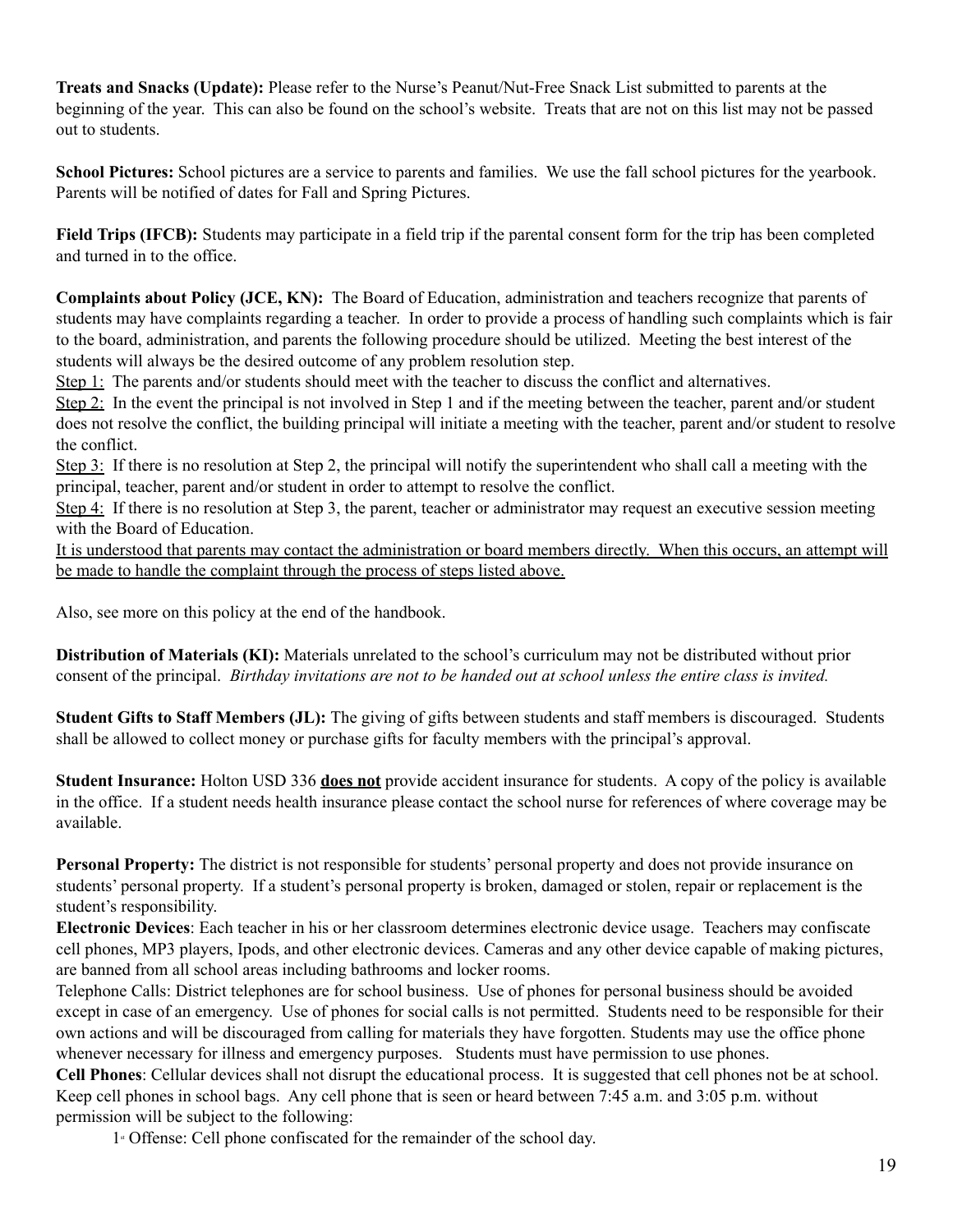$2<sup>\omega</sup>$  Offense: Cell phone confiscated until parent or guardian retrieves it from the office.

**Visitors (KM):** Patrons and parents are encouraged to visit the district facilities. All visits shall be scheduled with the building principal and please keep the visit to 45 minutes in length.

To ensure safety and security, all visitors must check in at the office before proceeding to contact any other person in the building or on the grounds. **Students are not allowed to bring visitors to school.**

**Opening Time:** School begins at 8:10. Breakfast will be served in the lunchroom beginning at 7:45 a.m. and ending by 8:00 a.m. Supervision will not be provided before 7:45. Students should not arrive before supervision begins at 7:45.

**Closing Time:** School is dismissed at 3:10. (All walkers will be dismissed at 3:10) Students are expected to clear the building and grounds by 3:20. Walkers will exit the building out of the east doors towards the playground. Students getting picked up will exit out of the southwest doors and wait with school staff for their ride to arrive. Bus riders will exit out of the main entrance/exit of the building by the office.

**Buildings and Grounds (KGA):** Requests for use of the district's buildings and grounds by individuals or outside organizations must be submitted to the Building Principal for consideration. Fees or Rental charges may apply.

**Appropriate Use of Equipment and Supplies:** Use of equipment and supplies is for the performance of official and approved assignments only. Use of district equipment or supplies for personal projects is prohibited without prior permission of the teacher.

Students shall handle all school equipment and supplies carefully. Students shall be responsible for any damage they cause to school equipment or supplies.

# **Computer Use (IIBG):**

The instructors and staff at Holton Elementary School believe that all students should have access to technology. Internet access and other online services, available to students and teachers offer a multitude of global resources. Our goal in providing these services is to enhance the educational development of our students.

Acceptable uses of technology are devoted to activities that support teaching and learning. All students will be asked to agree to the following rules to help ensure they use our technologies in a responsible, efficient, courteous and legal manner.

## Using the computer or other device (Ipad, Ipod, etc) correctly and responsibly is very important. I promise to **follow these rules:**

- 1. I promise to use all computer equipment carefully.
- 2. I promise to use the computer and the Internet for schoolwork only. I will use the programs and websites that my teacher has approved.
- 3. I promise not to share my password.
- 4. I promise not to damage or tamper with the hardware, software or the network.
- 5. I promise to obey copyright laws.

6. I realize Internet filtering solutions are not perfect, and I promise to tell my teacher if I read or see something on the computer that is inappropriate.

7. I promise never to use the computer to be hurtful to others. I will not view, send or display inappropriate messages or pictures.

- 8. I promise to print only when my teacher tells me.
- 9. I promise to only use my own file or my own folder on the student server.
- 10. I understand the work I do on school computers is not private.

11. I understand that if I break any of my promises, I might not be able to use the computers, and I may be suspended from school.

Use of or access to district computers and computer software is limited to district employees and students. Use of computers is for the performance of official and approved assignments only. Use of district computer equipment or software for personal student projects is prohibited without prior permission of the teacher.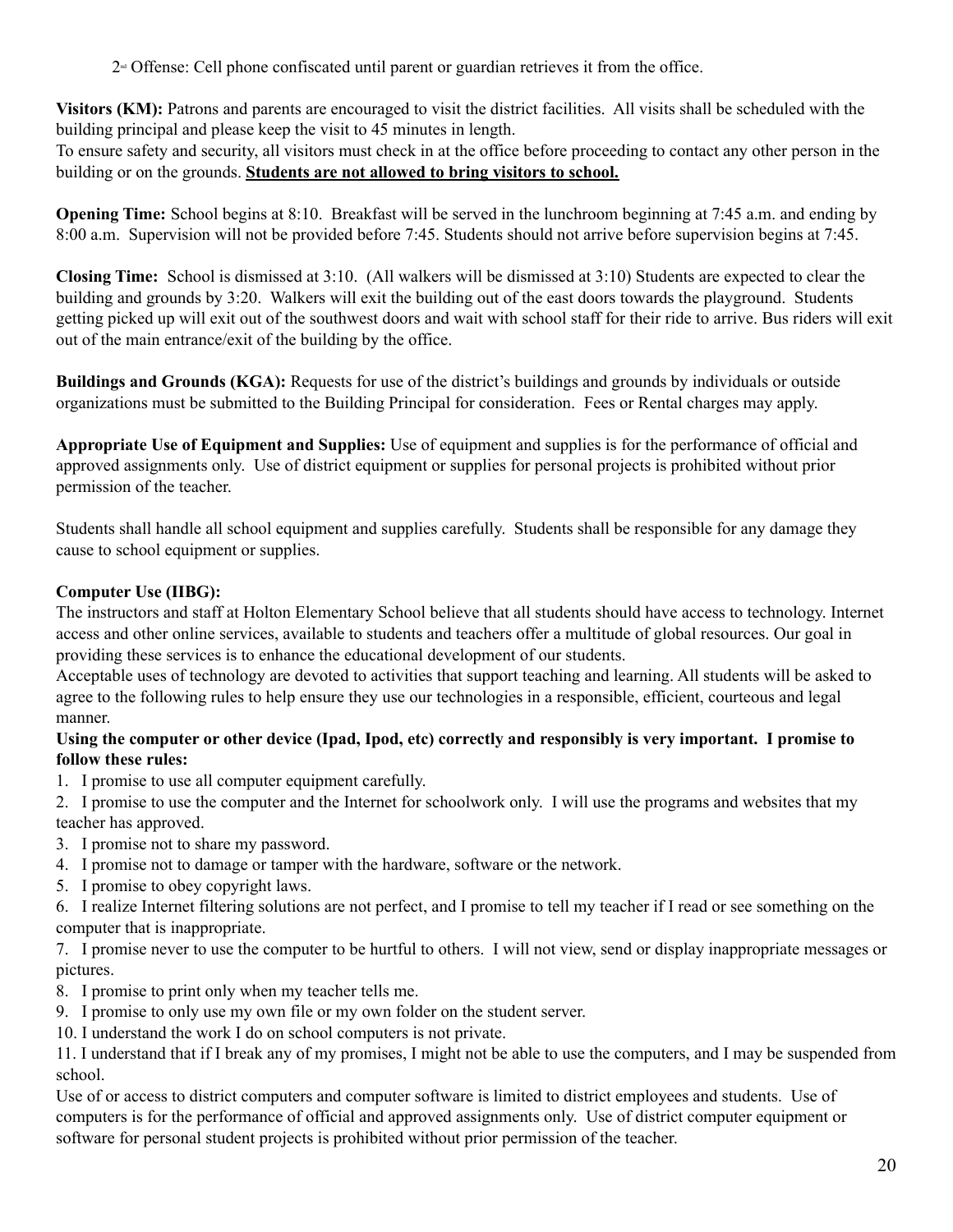Only software purchased by the district may be loaded onto district computers. Software licensed to the district shall not be used on computers not owned by the district. District software shall not be copied for personal use. Students shall not use electronic communications, including e-mail and the Internet, to harass staff, students, or other individuals.

## **No Right to Privacy**

Students shall have no expectation of privacy or restricted access to any information generated during the course of their work or entered in any district computers. Students waive any right to privacy in e-mail messages and consent to the access and disclosure of e-mail messages by authorized persons.

Students shall only use passwords or other encoding or security mechanisms as assigned by the district computer system(s) administrator or other officials designated by the board. The use of a password does not affect the administration's right to monitor. All forms of electronic communications are monitored by the administration to ensure the systems are only being used for official purposes.

## **Ownership**

Computer materials or devices created, as part of any assignment undertaken on school time shall be the property of the district.

#### **Internet**

Inappropriate use and/or transmission of any material in violation of any United States or state regulation, is prohibited. This includes, but is not limited to copyrighted material, threatening or obscene material, or material protected by a trade secret.

Computer Network Use Guidelines

All users of the schools' computers and networks are expected to abide by the generally accepted rules of network etiquette (netiquette). Informal rules of behavior have evolved for the use of and communication on the Internet and other on-line services. These rules of behavior include, but are not limited to, the following:

- Be polite. Do not write or send abusive messages to others.
- · Use appropriate language. Do not swear, use vulgarities or any inappropriate language.
- · Do not reveal your personal address or phone numbers or that of other students or colleagues.
- Note that electronic mail (e-mail) is not guaranteed to be private. People who operate the system do have access to mail. Messages relating to or in support of illegal activities may be reported to the authorities.

All communications and information accessible via the network should be assumed to be private property, which is subject to copyright laws.

- Do not place unlawful information on any network system.
- · Keep paragraphs and messages short and to the point. Focus on one subject per message.

Do not use the network in such a way that would disrupt the use of the network by other users (e.g., downloading very large files during prime time; sending mass email messages).

#### **Consequences of Violation of Technology Policies**

All of the policies and handbook procedures for acceptable use of computers and network are intended to make the computers and networks more useful to students and teachers.

**Level 2: Pattern of Abuse, Repeated Abuse or Flagrant Violations:** Student who, after a Level 1 warning, continues to engage in serious or persistent misbehavior by violating the district's previously communicated written standards of conduct may be removed from any computer/Internet privileges for the remainder of the school year or remaining school years and recommended for suspension.

**Level 3: Expellable Offense:** Student could be expelled from school (removal for ten days or more) if he/she engages in conduct on the Internet that contains the elements of the offense of criminal mischief, as defined by state and federal law. Any student expelled for misuse of technology will also lose computer privileges for the remainder of the school year or school years.

The district makes no guarantee that the functions or the services provided by or through the district system will be error-free or without defect. The district will not be responsible for any damage you may suffer including, but not limited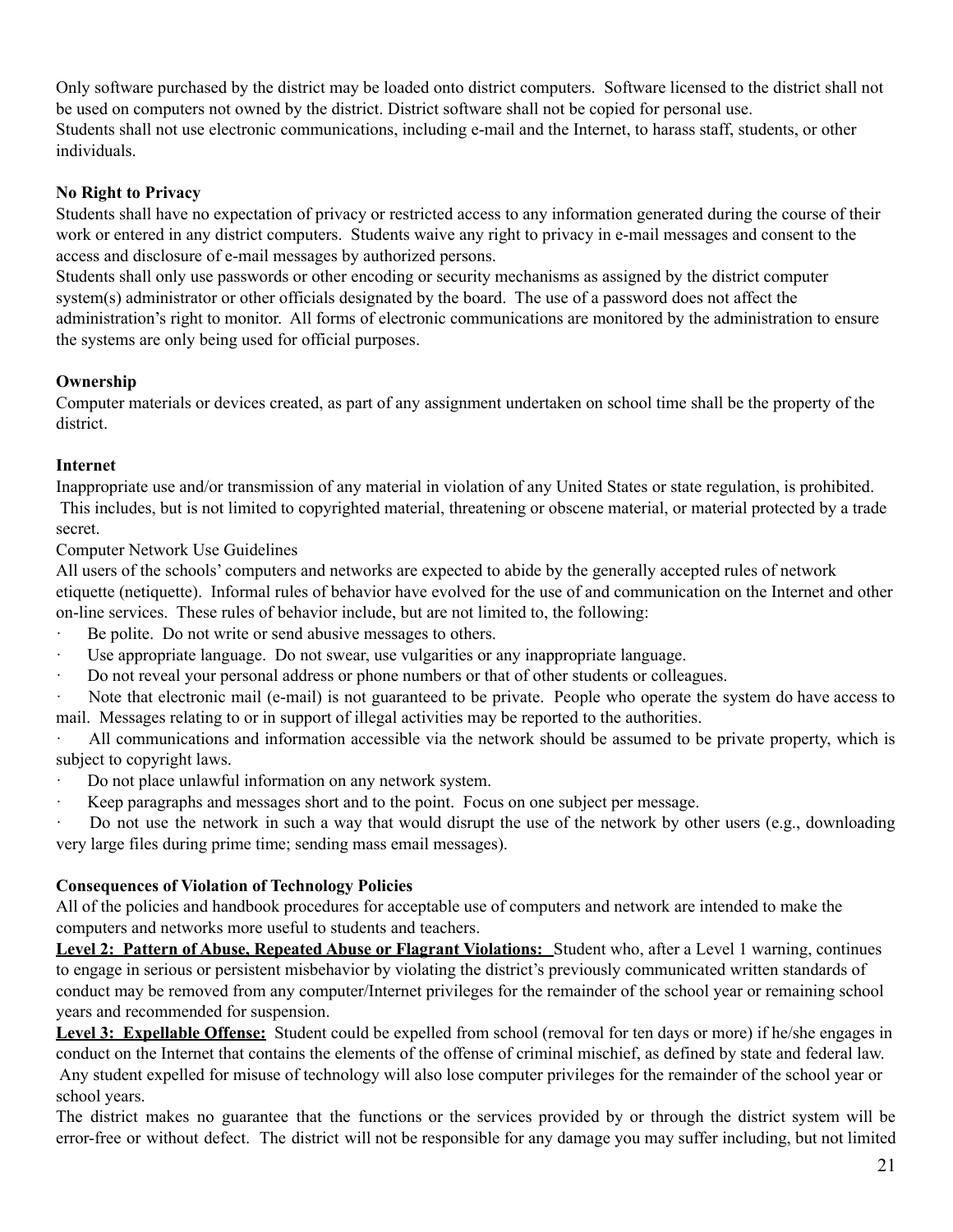to loss of data or interruptions of service. The district is not responsible for the accuracy or quality of information attained through or stored on the system. The district will not be responsible for financial obligations arising from unauthorized use of the system.

The administrative staff and/or their designee may review files and monitor all students' computers and internet activity to maintain system integrity and ensure that users are acting responsibly. Teachers and administrator may monitor ongoing student Internet activity to maintain system integrity and ensure that student users are abiding by this policy and are acting responsibly. Privacy is not guaranteed.

No Right to Privacy: **Students shall have no expectation of privacy or restricted access to any information generated during the course of their work or entered in any district computers.**

**Counselor (II):** The counselor is available to assist students with personal concerns.

**Library:** Holton Elementary School offers a media center that provides learning, supplemental, and recreational materials through books, magazines, computers, and audiovisual aids. There is a lost library book fee payable to USD 336. Students needing to make use of the library before and after school should make prior arrangements with staff.

**Nurse:** The school nurse is available to students upon request.

**Food Service (JGH):** Students will remain at the school through meal periods. Free or reduced price meals shall be provided for students who qualify under state and federal rules and regulations. The eligibility forms, rules and regulations governing this program shall be provided by the administration to students or their parents. **No hot-lunches will have a peanut based product on the tray.**

# **EE Food Services Management:**

Free and Reduced Price Meals - Parents or guardians of students attending schools participating in federal school meal programs must be informed of the availability of reimbursable school meals and provided with information about eligibility and the process for applying for free or reduced price meals on or before the start of each school year.

Unpaid Meal Charges - The district's meal charging requirements are as follows. Charge accounts for students paying full or reduced price meals will be established with the district upon enrollment. A text, email or phone call will be placed every Tuesday and Thursday when a student's meal balance goes below \$3.00. Parents and students will continue to be notified as long as the account is negative. A lunch letter is also mailed out once each month to those students with a negative balance.

If payment of the negative balance is not received within 30 working days of the account going into the negative, the debt will be turned over to the superintendent or the superintendent's designee for collection in accordance with the board policy DP. If the debt is not paid prior to the end of the school year then the balance will be added onto enrollment fees for the following year. If the prior year negative account balance remains unpaid 60 days after enrollment, it shall be considered bad debt for the purposes of federal law concerning unpaid meal charges. At this time it will be turned over to a collection agency. Loaning, exchanging, borrowing or misusing meal tickets - In order to protect the confidentiality of all students, exchanging and/or borrowing meal tickets is prohibited by federal guidelines. To prevent the possible reuse or misuse of meal tickets it is the responsibility of the staff cashier to ensure that all tickets are clearly identified when issued and used. It is also the responsibility of this staff member to ensure that only the individual that has been issued the ticket actually is the one using it.

Refunds - All refunds of meal balances are handled at the district office. The district office must receive a request from the school building signed by the principal in order to process the refund. Refunds will only be made if a student is leaving the school district or at the end of the school year. Refunds of \$5.00 or less will only be refunded at the written request of a parent or guardian. A request must be received at the school in the case that the parent/legal guardian wishes the positive balance to be transferred to another family member in the district.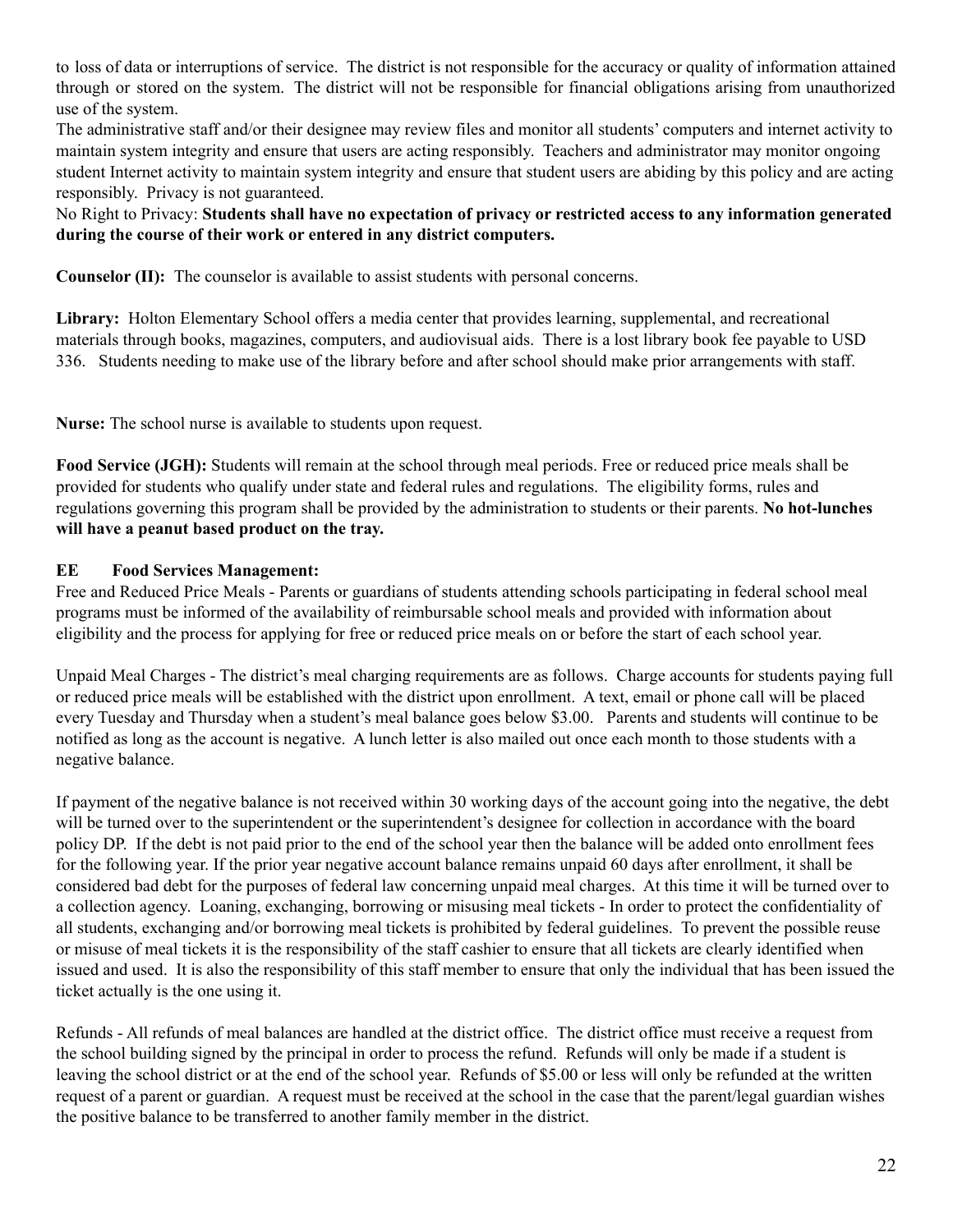#### **Recess:**

Students are expected to follow the rules of the recess supervisor(s) at all times. Please be sure your child has proper clothing for outdoor play. If the 'real feel' temperature is between 40-60 degrees Fahrenheit, sweatshirts/coats/jackets are encouraged during recess.

Students must have a coat to participate in outdoor recess if the 'real feel' temperature is 40 degrees F or below. A hooded sweatshirt is not considered a coat. When the outside temperature dictates a need for a coat, the student will also be required to wear long pants and closed-toe shoes out to recess. If a student does not have proper clothing, students will not be allowed to go outside.

Temperature Guidelines for PK-5th Grade (Real Feel Temp):

- 20 degrees or above regular outdoor recess
- 11-19 degrees possible shortened outdoor recess at administration discretion
- 10 degrees or below indoor recess.
- If the heat index indicates a high risk or temperature is above 95 degrees Fahrenheit, we will have indoor recess.
- If there is significant precipitation, we will have indoor recess.

If parents wish their child to stay in for recess due to health reasons, a note should be sent to the child's teacher indicating the reason for the request. If a child is to be kept in for three consecutive days, a note from the child's doctor is requested.

The same guidelines for attire apply to outside events such as city and school district parades.

**Music Concerts:** Students are expected to participate in any evening music programs. This participation is a component of a student's final grade in music class. Failure to attend an evening program or notify the music teacher of the reason for absence could result in a deduction in one's final music grade.

#### **Emergency Safety Interventions:**

The board of education is committed to limiting the use of Emergency Safety Interventions ("ESI"), such as seclusion and restraint, with all students. The board of education encourages all employees to utilize other behavioral management tools, including prevention techniques, de-escalation techniques, and positive behavioral intervention strategies.

#### **Kansas Emergency Safety Interventions Law Kansas Statutes Annotated**

**K.S.A. 2016 Supp. 72-89d01.** Sections 1 through 8, and amendments thereto, shall be known and may be cited as the freedom from unsafe restraint and seclusion act.

**K.S.A. 2016 Supp. 72-89d02.** As used in K.S.A. 2016 Supp. 72-89d01 through 72-89d07, and amendments thereto: (a) ''Appointing authority'' means a group of persons empowered by statute to make human resource decisions that affect

the employment of officers.

(b) ''Campus police officer'' means a school security officer designated by the board of education of any school district pursuant to K.S.A. 72-8222, and amendments thereto.

(c) ''Chemical restraint'' means the use of medication to control a student's violent physical behavior or restrict a student's freedom of movement.

- (d) ''Commissioner'' means the commissioner of education.
- (e) ''Complaint'' means a written document that a parent files with a local board as provided for in this act.

(f) ''Department'' means the state department of education.

(g) ''Emergency safety intervention'' means the use of seclusion or physical restraint, but does not include the use of time-out.

(h) ''Hearing officer'' means the state department employee designated to conduct an administrative review. (i)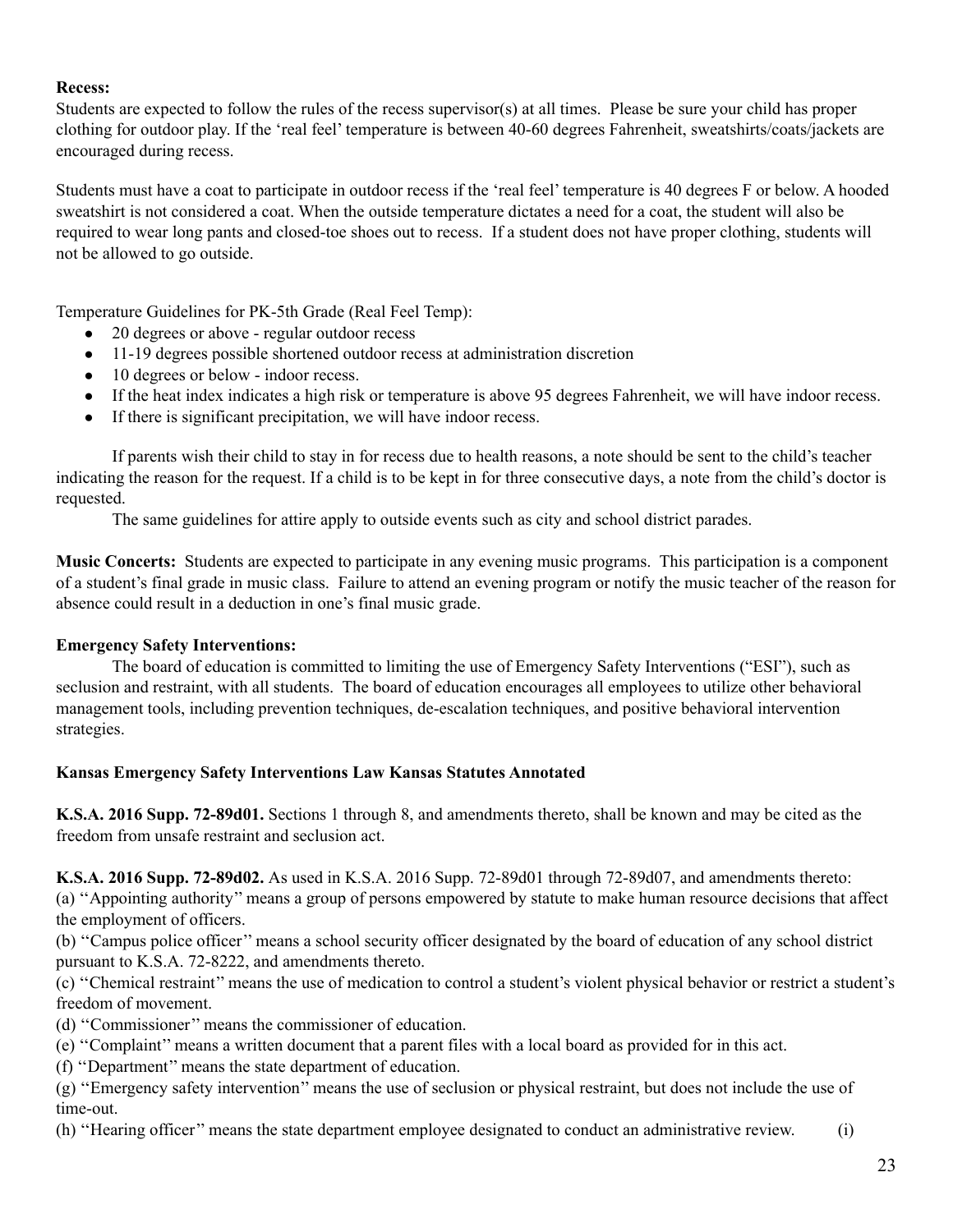''Incident'' means each occurrence of the use of an emergency safety intervention.

(j) ''Law enforcement officer'' and ''police officer'' means a full-time or part-time salaried officer or employee of the state, a county or a city, whose duties include the prevention or detection of crime and the enforcement of criminal or traffic law of this state or any Kansas municipality. This term includes a campus police officer.

(k) ''Legitimate law enforcement purpose'' means a goal within the lawful authority of an officer that is to be achieved through methods or conduct condoned by the officer's appointing authority.

(l) ''Local board'' means the board of education of a district or the governing body of any accredited nonpublic school. (m) ''Mechanical restraint'' means any device or object used to limit a student's movement.

(n) ''Parent'' means: (1) A natural parent; (2) an adoptive parent; (3) a person acting as a parent as defined in K.S.A. 72-1046(d)(2), and amendments thereto; (4) a legal guardian; (5) an education advocate for a student with an exceptionality; (6) a foster parent, unless the student is a child with an exceptionality; or (7) a student who has reached the age of majority or is an emancipated minor.

(o) ''Physical escort'' means the temporary touching or holding the hand, wrist, arm, shoulder or back of a student who is acting out for the purpose of inducing the student to walk to a safe location. Physical escort shall not be considered an emergency safety intervention.

(p) ''Physical restraint'' means bodily force used to substantially limit a student's movement, except that consensual, solicited or unintentional contact and contact to provide comfort, assistance or instruction shall not be deemed to be physical restraint.

(q) ''School'' means any learning environment, including any nonprofit institutional day or residential school or accredited nonpublic school, that receives public funding or which is subject to the regulatory authority of the state board of education.

(r) ''School resource officer'' means a law enforcement officer or police officer employed by a local law enforcement agency who is assigned to a district through an agreement between the local law enforcement agency and the district.

(s) ''School security officer'' means a person who is employed by a board of education of any school district for the purpose of aiding and supplementing state and local law enforcement agencies in which the school district is located, but is not a law enforcement officer or police officer.

(t) ''Seclusion'' means placement of a student in a location where all the following conditions are met: (1) The student is placed in an enclosed area by school personnel;

(2) the student is purposefully isolated from adults and peers; and

(3) the student is prevented from leaving, or the student reasonably believes that such student will be prevented from leaving the enclosed area.

(u) ''State board'' means the Kansas state board of education.

(v) ''Time-out'' means a behavioral intervention in which a student is temporarily removed from a learning activity without being secluded.

# **K.S.A. 2016 Supp. 72-89d03.**

(a) Emergency safety interventions shall be used only when a student presents a reasonable and immediate danger of physical harm to such student or others with the present ability to effect such physical harm. Less restrictive alternatives to emergency safety interventions, such as positive behavior interventions support, shall be deemed inappropriate or ineffective under the circumstances by the school employee witnessing the student's behavior prior to the use of any emergency safety interventions. The use of an emergency safety intervention shall cease as soon as the immediate danger of physical harm ceases to exist. Violent action that is destructive of property may necessitate the use of an emergency safety intervention. Use of an emergency safety intervention for purposes of discipline, punishment or for the convenience of a school employee shall not meet the standard of immediate danger of physical harm.

(b) A student shall not be subjected to an emergency safety intervention if the student is known to have a medical condition that could put the student in mental or physical danger as a result of the emergency safety intervention. The existence of such medical conditions must be indicated in a written statement from the student's licensed health care provider, a copy of which shall be provided to the school and placed in the student's file. Such written statements shall include an explanation of the student's diagnosis, a list of any reasons why an emergency safety intervention would put the student in mental or physical danger and any suggested alternatives to the use of emergency safety interventions. Notwithstanding the provisions of this subsection, a student may be subjected to an emergency safety intervention, if not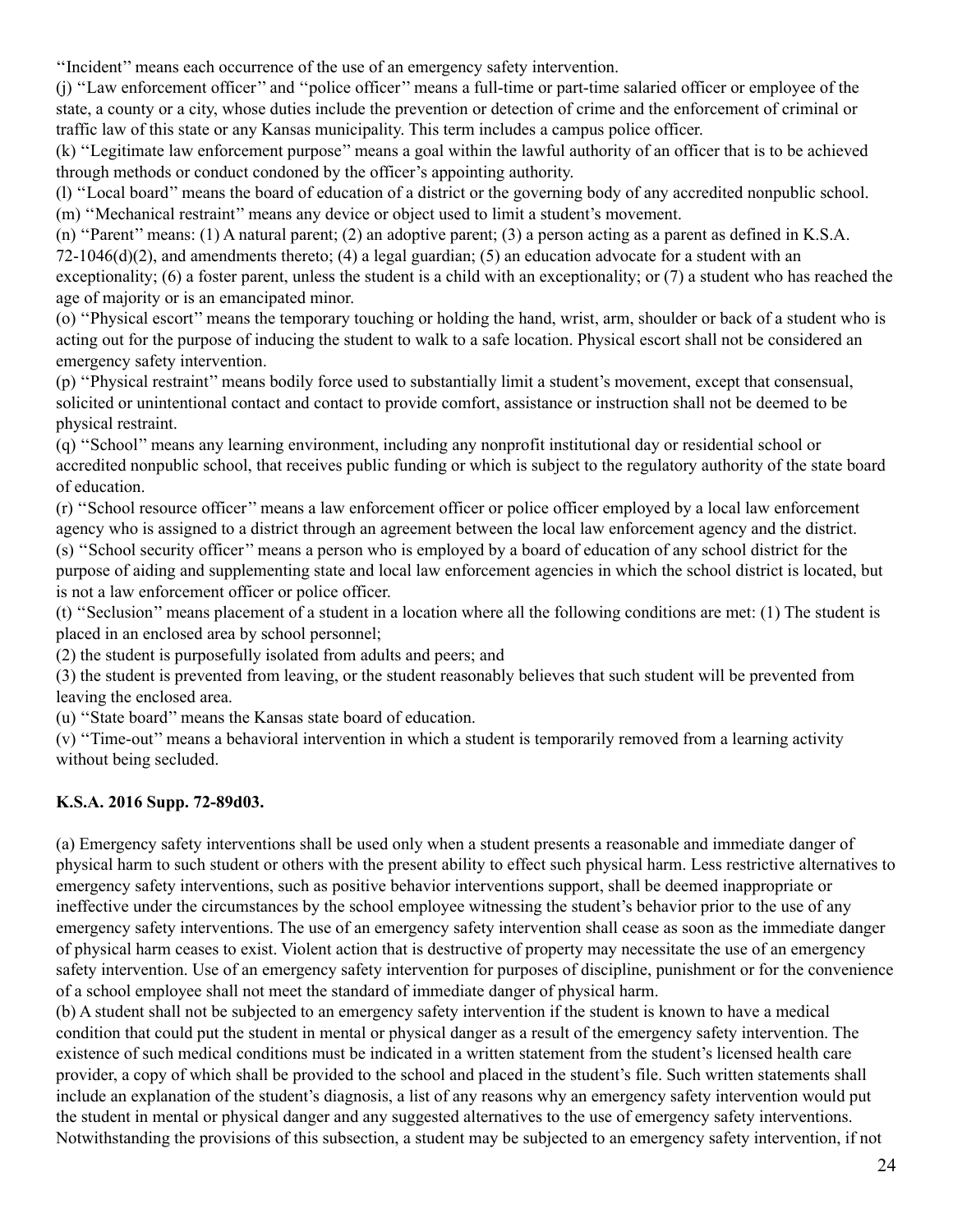subjecting the student to an emergency safety intervention would result in significant physical harm to the student or others.

(c) When a student is placed in seclusion, a school employee shall be able to see and hear the student at all times.

(d) All seclusion rooms equipped with a locking door shall be designed to ensure that the lock automatically disengages when the school employee viewing the student walks away from the seclusion room, or in cases of emergency, such as fire or severe weather. (e) A seclusion

room shall be a safe place with proportional and similar characteristics as other rooms where students frequent. Such room shall be free of any condition that could be a danger to the student, and shall be well-ventilated and sufficiently lighted. (f) The following types of restraint shall be prohibited:

(1) Prone, or face-down, physical restraint; supine, or face-up physical restraint; physical restraint that obstructs the airway of a student; or any physical restraint that impacts a student's primary mode of communication; (2) chemical restraint, except as prescribed treatments for a student's medical or psychiatric condition by a person

appropriately licensed to issue such treatments; and

(3) mechanical restraint, except those protective or stabilizing devices either ordered by a person appropriately licensed to issue the order for the device or required by law, any device used by a certified law enforcement officer in carrying out law enforcement duties, seatbelts and any other safety equipment when used to secure students during transportation.

(g) Each local board shall develop and implement written policies to govern the use of emergency safety interventions in schools. At a minimum, written district policies shall conform to the standards, definitions and requirements of this act. Such written policies shall include that:

(1) (A) School personnel training shall be designed to meet the needs of personnel as appropriate to their duties and potential need for the use of emergency safety interventions;

(B) training shall address prevention techniques, de-escalation techniques and positive behavioral intervention strategies; (C) training shall be consistent with nationally recognized training programs; and

(D) schools shall maintain written or electronic documentation on training provided and lists of participants in each training for inspection by the Kansas state board of education;

(2) a local dispute resolution process shall be developed, which shall include the following:

(A) A procedure for a parent to file a complaint with the local board. If a parent believes that an emergency safety intervention has been used on the parent's child in violation of the act, rules and regulations or the local board's emergency safety intervention policy, the parent may file a complaint within 30 days of the date on which the parent was informed of the use of the emergency safety intervention;

(B) a procedure for complaint investigation;

(C) a procedure to implement a dispute-resolution final decision. The local board's decision shall be in writing and shall include findings of fact and any corrective action required by the school if the local board deems such action necessary. The local board's final decision shall be mailed to the parent and the department within 30 days of the local board's receipt of the complaint; and

(D) a procedure setting out the parent's right to request an administrative review by the state board, including information as to the deadline by which the parent must submit the request to the state board;

(3) a system for the collection and maintenance of documentation for each use of an emergency safety intervention as set forth in K.S.A. 2015 Supp. 72-89d04, and amendments thereto;

(4) a procedure for the periodic review of the use of emergency safety interventions at each school, which shall be compiled and submitted at least biannually to the superintendent or the superintendent's designee; and

(5) a schedule for when and how parents are provided with notice of the local board's written policies on the use of emergency safety interventions.

(h) Written policies developed pursuant to this act shall be accessible on each school's website and shall be included in each school's code of conduct, school safety plan or student handbook.

(i) (1) Campus police officers and school resource officers shall be exempt from the requirements of this act when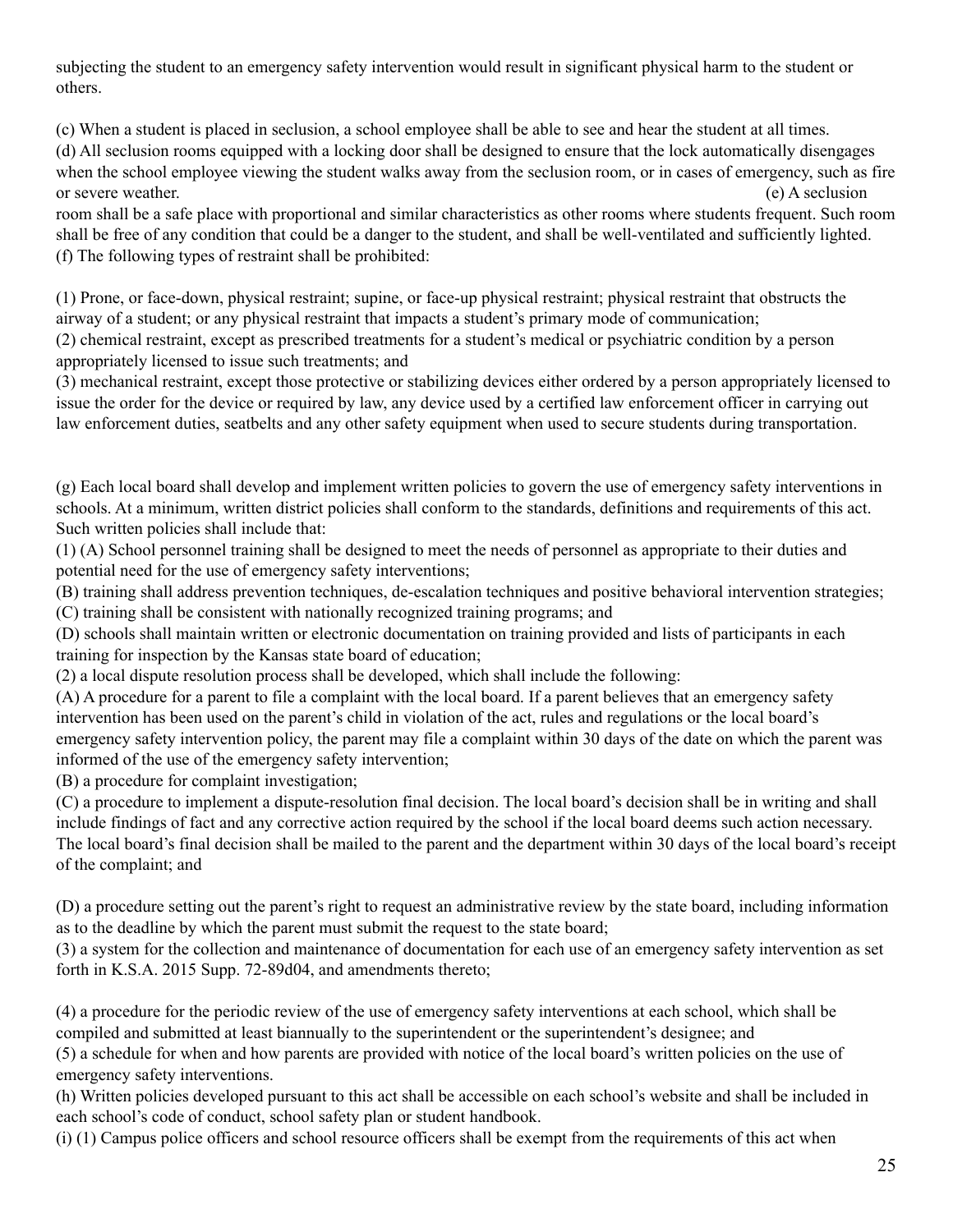engaged in an activity that has a legitimate law enforcement purpose.

(2) School security officers shall not be exempt from the requirements of this act.

**K.S.A. 2016 Supp. 72-89d04.** (a)(1) When a student is subjected to an emergency safety intervention, the school shall notify the parent on the same day the emergency safety intervention was used. If the school is unable to contact the parent, the school shall attempt to contact the parent using at least two methods of contact. The same-day notification requirement of this subsection shall be deemed satisfied if the school attempts at least two methods of contact. A parent may designate a preferred method of contact to receive the same-day notification required by this subsection. A parent may agree, in writing, to receive only one same-day notification from the school for multiple incidents occurring on the same day. Written documentation of the use of an emergency safety intervention shall be completed and provided to the parent no later than the school day following the day on which the emergency safety intervention was used. Such written documentation shall include:

(A) The events leading up to the incident;

(B) student behaviors that necessitated the emergency safety intervention;

(C) steps taken to transition the student back into the educational setting;

(D) the date and time the incident occurred, the type of emergency safety intervention used, the duration of the emergency safety intervention and the school personnel who used or supervised the emergency safety intervention;

(E) space or an additional form for parents to provide feedback or comments to the school regarding the incident; (F) a statement that invites and strongly encourages parents to schedule a meeting to discuss the incident and how to prevent future use of emergency safety interventions; and

(G) email and phone information for the parent to contact the school to schedule the emergency safety intervention meeting. Schools may group incidents together when documenting the items in subparagraphs (A), (B) and (C) if the triggering issue necessitating the emergency safety interventions is the same.

(2) The parent shall be provided the following information after the first incident in which an emergency safety intervention is used during the school year, and may be provided such information after each subsequent incident that occurs during the school year:

(A) A copy of the standards of when emergency safety interventions can be used;

(B) a flier on the parent's rights;

(C) information on the parent's right to file a complaint through the local dispute resolution process and the complaint process of the state board of education; and

(D) information that will assist the parent in navigating the complaint process, including contact information for the parent training and information center and protection and advocacy system. Upon the first occurrence of an incident involving the use of emergency safety interventions, the parent shall be provided the foregoing information in printed form or, upon the parent's written request, by email. Upon occurrence of a second or subsequent incident the parent shall be provided with a full and direct website address containing such information.

(b) If a school is aware that a law enforcement officer or school resource officer has used seclusion, physical restraint, or mechanical restraint on a student, the school shall notify the parent the same day using the parent's preferred method of contact. A school shall not be required to provide written documentation to a parent, as set forth in subsection (a)(1) regarding law enforcement use of an emergency safety intervention. For purposes of this subsection, mechanical restraint includes, but is not limited to, the use of handcuffs.

(c) The department shall compile reports from schools on the use of emergency safety interventions and provide the results based on aggregate data on the department website, and to the governor and the committees on education in the senate and the house of representatives by January 20, 2016, and annually thereafter. The data governance board of the department shall use the actual data value when providing statewide aggregate data for such reports. The department's reported results shall include, but shall not be limited to, the following information:

(1) The number of incidents in which emergency safety interventions were used on students who have an individualized education program;

(2) the number of incidents in which emergency safety interventions were used on students who have a section 504 plan; (3) the number of incidents in which emergency safety interventions were used on students who do not have an

individualized education program or a section 504 plan;

(4) the total number of incidents in which emergency safety interventions were used on students;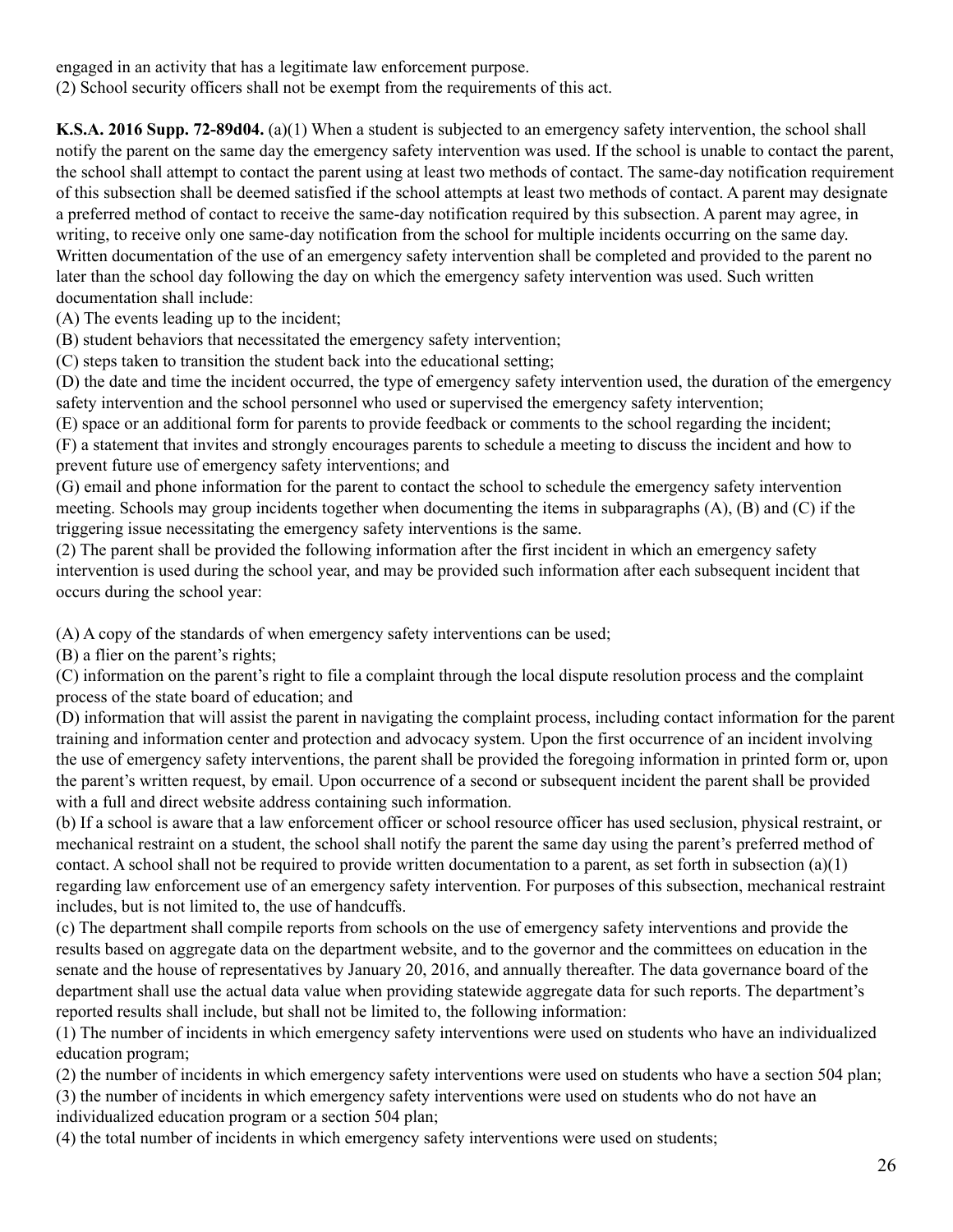(5) the total number of students with behavior intervention plans subjected to an emergency safety intervention;

(6) the number of students physically restrained;

(7) the number of students placed in seclusion;

(8) the maximum and median number of minutes a student was placed in seclusion;

(9) the maximum number of incidents in which emergency safety interventions were used on a student; (10) the information reported under subsection  $(c)(1)$  through  $(c)(3)$  by the school to the extent possible; (11) the information reported under subsections (c)(1) through (c)(9) aggregated by age, ethnicity, gender and eligibility for free and reduced lunch of the students on a statewide basis; and

(12) such other information as the department deems necessary to report.

**K.S.A. 2016 Supp. 72-89d05.** (a) After each incident, a parent may request a meeting with the school to discuss and debrief the incident. A parent may request such meeting verbally, in writing or by electronic means. A school shall hold a meeting requested under this subsection within 10 school days of the parent's request. The focus of any meeting convened under this subsection shall be to discuss proactive ways to prevent the need for emergency safety interventions and to reduce incidents in the future.

(1) For a student who has an individualized education program or a section 504 plan, such student's individualized education program team or section 504 plan team shall discuss the incident and consider the need to conduct a functional behavioral analysis, develop a behavior intervention plan or amend either if already in existence. For a student with a section 504 plan, such student's section 504 plan team shall discuss and consider the need for an evaluation under the special education for exceptional children act, K.S.A. 72-961 et seq., and amendments thereto. For students who have an individualized education program and are placed in a private school by a parent, a meeting called under this subsection shall include the parent and the private school, who shall consider whether the parent should request an individualized education program team meeting. If the parent requests an individualized education program team meeting, the private school shall help facilitate such meeting.

(2) For a student who does not have an individualized education program or section 504 plan, the parent and school shall discuss the incident and consider the appropriateness of a referral for an evaluation under the special education for exceptional children act, K.S.A. 72-961 et seq., and amendments thereto, the need for a functional behavioral analysis or the need for a behavior intervention plan. Any meeting called pursuant to this subsection shall include the student's parent, a school administrator for the school where the student attends, one of the student's teachers, a school employee involved in the incident and such other school employees designated by the school administrator as appropriate for such a meeting.

(b) The parent shall determine whether the student shall be invited to any meeting called pursuant to this section. (c) The time for calling a meeting pursuant to this section shall be extended beyond the 10-school-day limit if the parent of the student is unable to attend within that time period.

(d) Nothing in this section shall be construed to prohibit the development and implementation of a functional behavioral analysis or a behavior intervention plan for any student if such student may benefit from such measures.

**K.S.A. 2016 Supp. 72-89d06.** The state board of education shall adopt rules and regulations as necessary to implement the provisions of this act on or before March 1, 2016. Such rules and regulations shall include, but not be limited to, the standards for the use and reporting of emergency safety interventions as provided in sections 2 through 5, and amendments thereto.

**K.S.A. 2016 Supp. 72-89d07.** (a) Thereby established the emergency safety intervention task force. The task force shall consist of the 17 members appointed as follows:

(1) Two members shall be appointed by the state board of education, one of which shall be a member of the state board of education and one of which shall be an attorney for the department;

(2) two members shall be appointed by the disability rights center of Kansas;

(3) two members shall be appointed by families together inc., one of which shall be a parent of a child with a disability;

(4) two members shall be appointed by keys for networking, inc., one of which shall be a parent of a child with a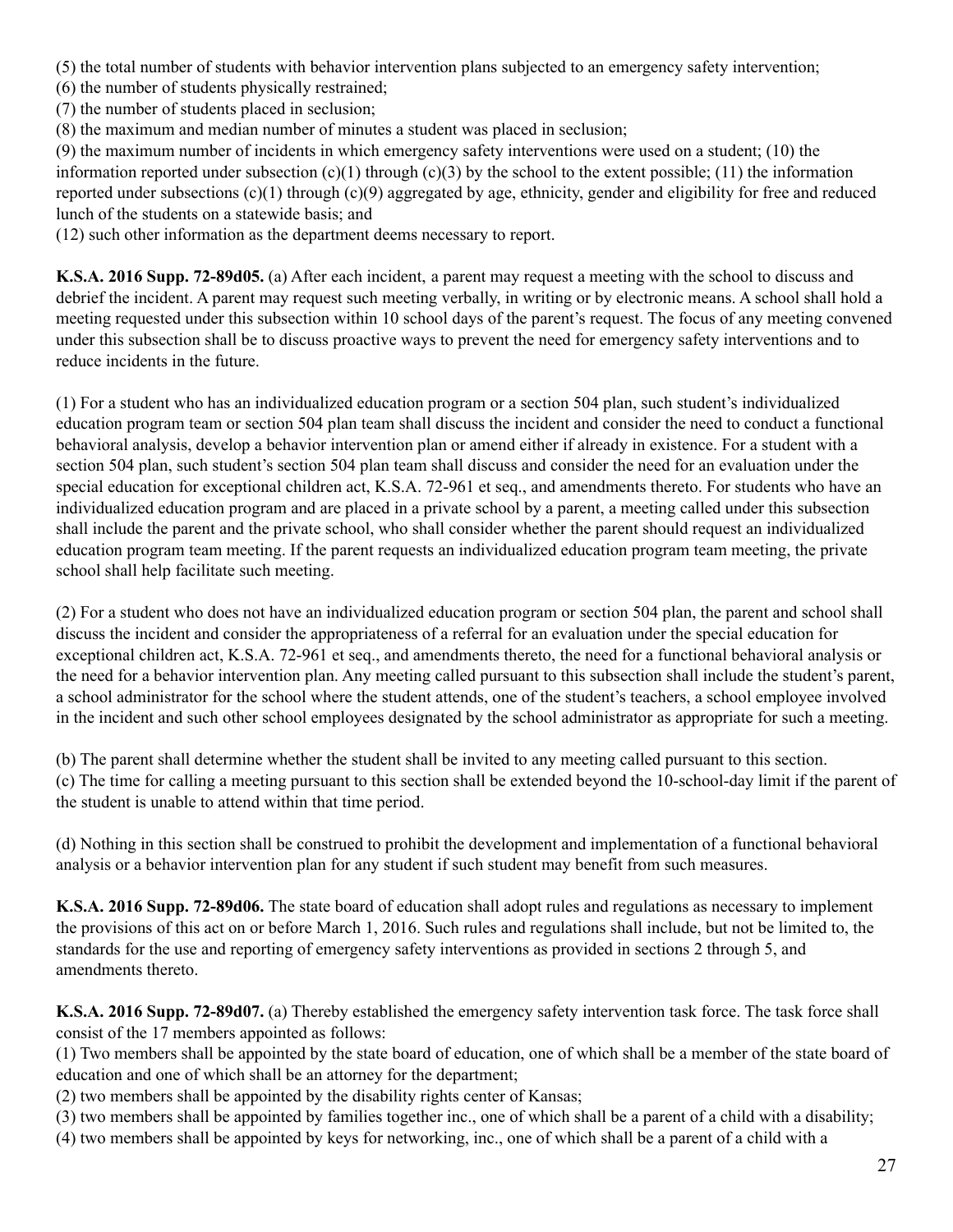disability;

(5) two members shall be appointed by the special education advisory council; (6)

two members shall be appointed by the Kansas association of special education administrators;

(7) two members shall be appointed by the executive director of the Kansas council on developmental disabilities, one of which shall be a parent of a child with a disability;

(8) two members shall be appointed by the Kansas association of school boards, one of which shall be an attorney for the association; and

(9) one member shall be appointed by the center for child health and development of the university of Kansas medical center, who shall be a person licensed to practice medicine and surgery in Kansas who is a practicing physician with experience treating and diagnosing individuals with disabilities, but who is not a staff member of the center for child health and development of the university of Kansas medical center.

(b) The emergency safety intervention task force shall study and review the use of emergency safety interventions and prepare a report on its findings and recommendations concerning the use of such interventions. The task force's report shall be submitted to the governor and the legislature on or before January 20, 2016.

(c) The member of the task force who is also a member of the state board of education shall call an organizational meeting of the task force on or before August 1, 2015. At such organizational meeting the members shall elect a chairperson and vice-chairperson from the membership of the task force. The task force also shall consider dates for future meetings, the agenda for such meetings and the need for electing a facilitator to assist in discussions among the members of the task force.

(d) The task force may meet at any time and at any place within the state on the call of the chairperson. A quorum of the task force shall be eight members. All actions of the task force shall be by motion adopted by a majority of those members present when there is a quorum.

(e) If approved by the legislative coordinating council, members of the task force attending meetings authorized by the task force shall be paid amounts for expenses, mileage and subsistence as provided in K.S.A. 75-3223(e), and amendments thereto.

**K.S.A. 2016 Supp. 72-89d08.** The provisions of K.S.A. 2015 Supp. 72-89d01 through 72-89d08, and amendments thereto, shall expire on June 30, 2020.

# **Kansas Administrative Regulations Article 42. EMERGENCY SAFETY INTERVENTIONS**

**91-42-1. Definitions.** As used in this article, each of the following terms shall have the meaning specified in this regulation: (a) "Administrative review" means review by the state board upon request of a parent. (b) ''Chemical restraint'' means the use of medication to control a student's violent physical behavior or restrict a student's freedom of movement.

(c) "Commissioner" means commissioner of education.

(d) "Complaint" means a written document that a parent files with a local board as provided for in this article.

(e) "Department" means the state department of education.

(f) ''District'' means a school district organized under the laws of this state that is maintaining a public school for a school term pursuant to K.S.A. 72-1106, and amendments thereto. This term shall include the governing body of any accredited nonpublic school.

(g) ''Emergency safety intervention'' means the use of seclusion or physical restraint.

(h) "Hearing officer" means the state board's designee to conduct an administrative review as specified in K.A.R. 91-42-5. The officer shall be an officer or employee of the department.

(i) "Local board" means the board of education of a district or the governing body of any accredited nonpublic school.

(j) ''Mechanical restraint'' means any device or object used to limit a student's movement. (k) "Parent" means any of the following: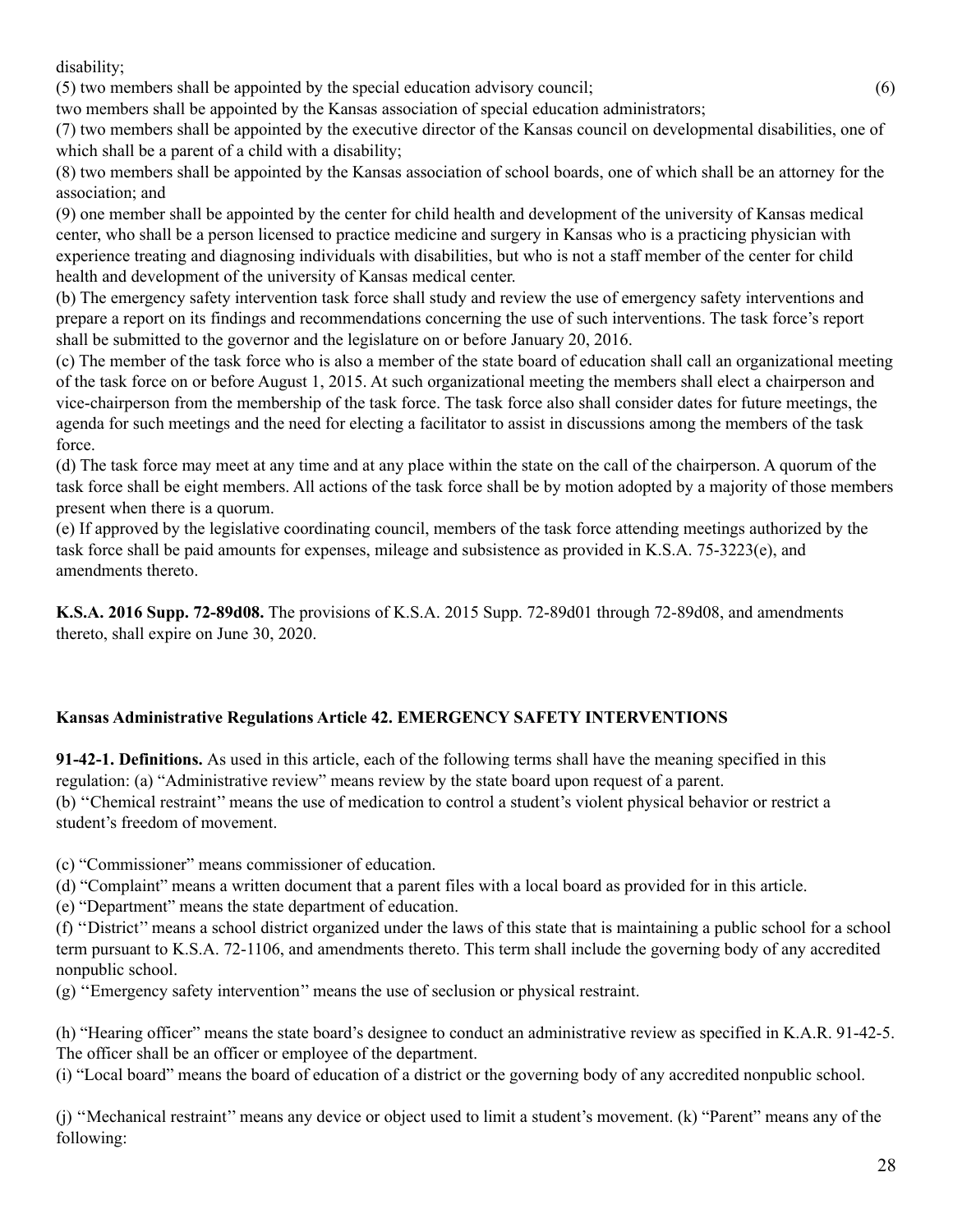(1) A natural parent;

(2) an adoptive parent;

(3) a person acting as a parent, as defined in K.S.A. 72-1046 and amendments thereto; (4) a legal guardian;

(5) an education advocate for a student with an exceptionality;

(6) a foster parent, unless the foster parent's child is a student with an exceptionality; or (7) a student who has reached the age of majority or is an emancipated minor.

(l) ''Physical escort'' means the temporary touching or holding the hand, wrist, arm, shoulder, or back of a student who is acting out, for the purpose of inducing the student to walk to a safe location.

(m) ''Physical restraint'' means bodily force used to substantially limit a student's movement, except that consensual, solicited, or unintentional contact and contact to provide comfort, assistance, or instruction shall not be deemed to be physical restraint.

(n) "School" means any learning environment, including any nonprofit institutional day or residential school or accredited nonpublic school, that receives public funding or which is subject to the regulatory authority of the state board. (o) "Seclusion" means placement of a student in a location where all the following conditions are met: (1) The student is placed in an enclosed area by school personnel.

(2) The student is purposefully isolated from adults and peers.

(3) The student is prevented from leaving, or the student reasonably believes that the student will be prevented from leaving, the enclosed area.

(p) "State board" means Kansas state board of education.

(q) ''Time-out'' means a behavioral intervention in which a student is temporarily removed from a learning activity without being secluded. (Authorized by and implementing Article 6, Section 2(a) of the Kansas Constitution; effective April 19, 2013; amended, T-91-2-17-16, Feb. 17, 2016; amended, June 10, 2016.)

**91-42-2. Standards for the use of emergency safety interventions.** (a) An emergency safety intervention shall be used only when a student presents a reasonable and immediate danger of physical harm to the student or others with the present ability to effect such physical harm. Less restrictive alternatives to emergency safety interventions, including positive behavior interventions support, shall be deemed inappropriate or ineffective under the circumstances by the school employee witnessing the student's behavior before the use of any emergency safety interventions. The use of emergency safety interventions shall cease as soon as the immediate danger of physical harm ceases to exist. Violent action that is destructive of property may necessitate the use of an emergency safety intervention.

(b) Use of an emergency safety intervention for purposes of discipline or punishment or for the convenience of a school employee shall not meet the standard of immediate danger of physical harm. (c) A student shall not be subjected to seclusion if the student is known to have a medical condition that could put the student in mental or physical danger as a result of seclusion. The existence of the medical condition must be indicated in a written statement from the student's licensed health care provider, a copy of which shall be provided to the school and placed in the student's file.

(d) When a student is placed in seclusion, a school employee shall be able to see and hear the student at all times. (e) Each seclusion room equipped with a locking door shall be designed to ensure that the lock automatically disengages when the school employee viewing the student walks away from the seclusion room, or in cases of emergency, including fire or severe weather.

(f) Each seclusion room shall be a safe place with proportional and similar characteristics as other rooms where students frequent. Each room shall be free of any condition that could be a danger to the student and shall be well-ventilated and sufficiently lighted.

(g) The following types of restraint shall be prohibited: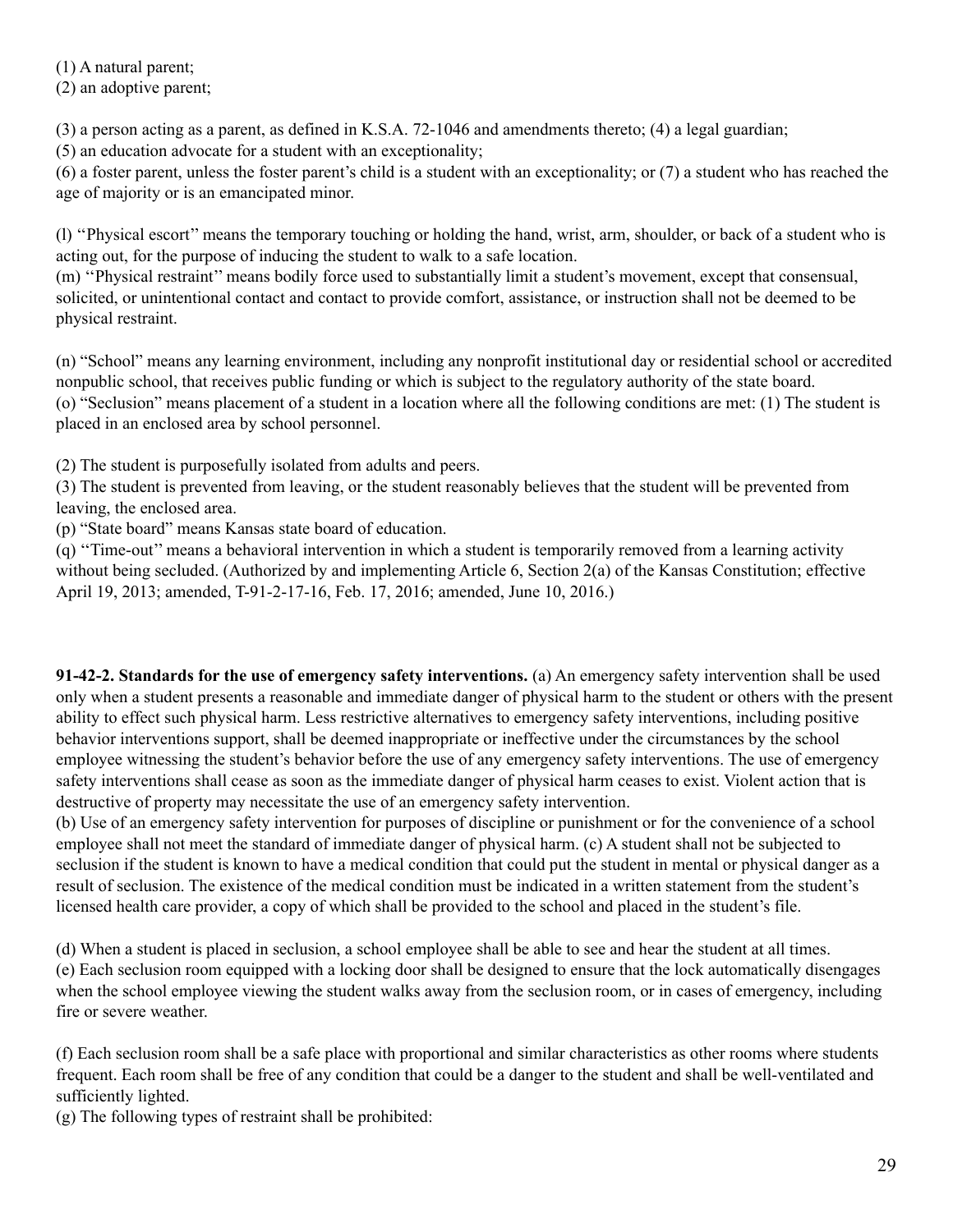(1) Prone, or face-down, physical restraint;

(2) supine, or face-up, physical restraint;

(3) any restraint that obstructs the airway of a student;

(4) any restraint that impacts a student's primary mode of communication;

(5) chemical restraint, except as prescribed treatments for a student's medical or psychiatric condition by a person appropriately licensed to issue these treatments; and

(6) the use of mechanical restraint, except those protective or stabilizing devices either ordered by a person appropriately licensed to issue the order for the device or required by law, any device used by a law enforcement officer in carrying out law enforcement duties, and seatbelts and any other safety equipment when used to secure students during transportation. (h) The following shall not be deemed an emergency safety intervention:

(1) physical escort; and

(2) time-out. (Authorized by and implementing Article 6, Section 2(a) of the Kansas Constitution; effective April 19, 2013; amended, T-91-2-17-16, Feb. 17, 2016; amended, June 10, 2016.)

**91-42-3. District policy, training, and local board dispute resolution.** (a) Each district shall develop and implement written policies to govern the use of emergency safety interventions over all schools. At a minimum, written district policies shall conform to the standards, definitions, and requirements of this article. The written policies shall also include the following:

(1) (A) School personnel training shall be designed to meet the needs of personnel as appropriate to their duties and potential need for emergency safety interventions;

(B) training shall address prevention techniques, de-escalation techniques, and positive behavioral intervention strategies;

(C) any training on the use of emergency safety interventions by the district shall be consistent with nationally recognized training programs; and

(D) schools and programs shall maintain written or electronic documentation on training provided and lists of participants in each training; and

(2) a local dispute resolution process, which shall include the following:

(A) A procedure for a parent to file a complaint with the local board. If a parent believes that an emergency safety intervention has been used with the parent's child in violation of this article or the district's emergency safety intervention policy, the parent may file a complaint with the local board. The complaint shall be filed within 30 days of the date on which the parent was informed of the use of that emergency safety intervention;

(B) a complaint investigation procedure;

(C) a dispute resolution final decision. The local board's final decision shall be in writing and shall include findings of fact and any corrective action required by the district if the local board deems these actions necessary. The local board's final decision shall be mailed to the parent and the department within 30 days of the local board's receipt of the complaint; and (D) a statement of the parent's right to request an administrative review by the state board as specified in K.A.R. 91-42-5, including information as to the deadline by which the parent must submit the request to the state board.

(3) a system for the collection and maintenance of documentation for each use of an emergency safety intervention, which shall include the following:

(A) the date and time of the emergency safety intervention;

(B) the type of emergency safety intervention;

(C) the length of time the emergency safety intervention was used;

(D) the school personnel who participated in or supervised the emergency safety intervention;

(E) whether the student had an individualized education program at the time of the incident;

(F) whether the student had a section 504 plan at the time of the incident; and

(G) whether the student had a behavior intervention plan at the time of the incident;

(4) procedures for the periodic review of the use of emergency safety intervention at each school, which shall be compiled and submitted at least biannually to the district superintendent or district designee; and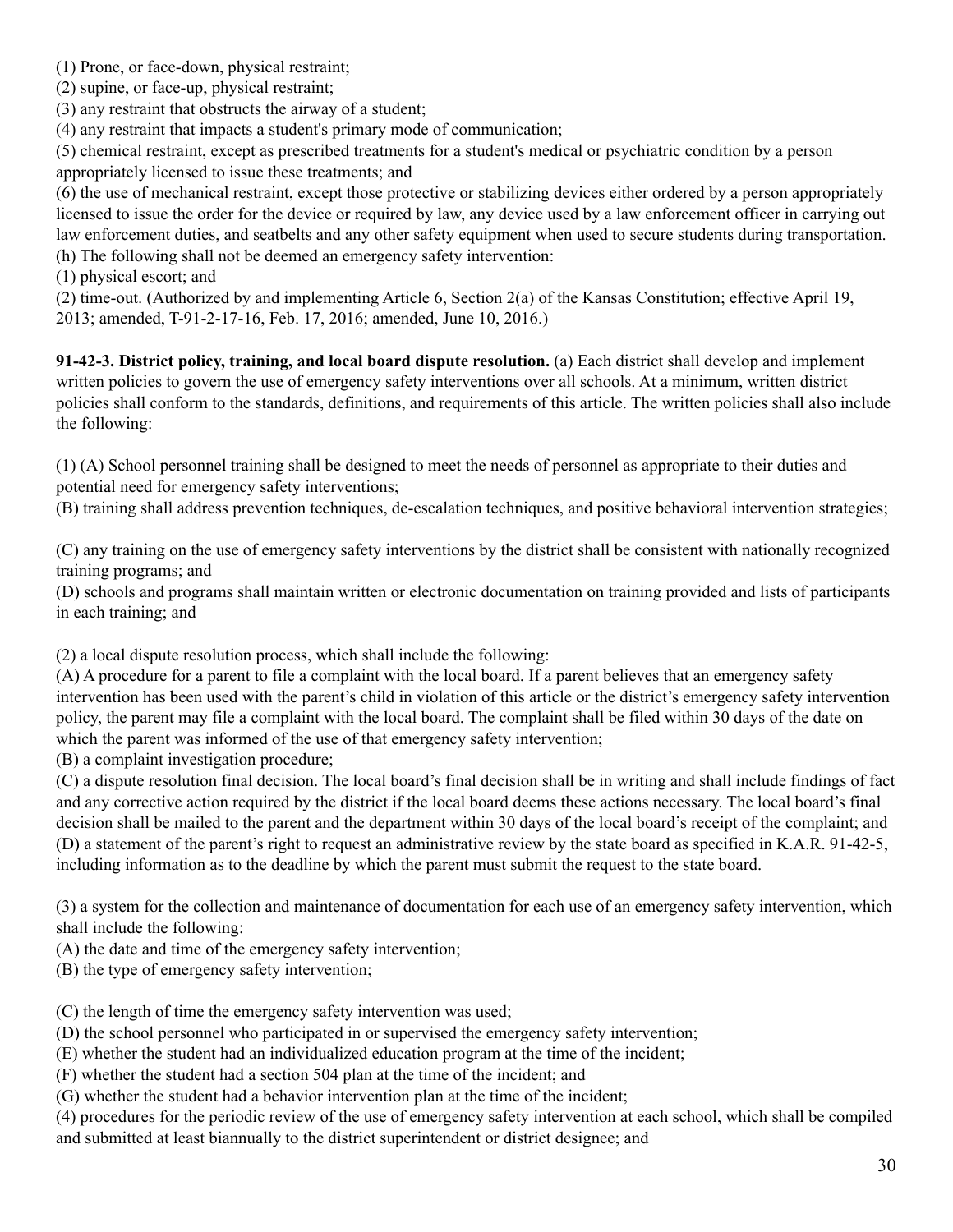(5) a schedule for when and how parents are provided with notice of the written policies on the use of emergency safety interventions.

(b) written policies developed pursuant to this article shall be accessible on each school's web site and shall be included in each school's code of conduct, school safety plan, or student handbook. (Authorized by and implementing Article 6, Section 2(a) of the Kansas Constitution; effective, T-91-2-17-16, Feb. 17, 2016; effective, June 10, 2016.)

**91-42-4. Parent notification, required meeting, and filing a complaint.** (a) When an emergency safety intervention is used with a student, the school shall notify the parent the same day the emergency safety intervention was used. If the parent cannot be notified, the school shall notify the emergency contact person for the student.

(b) The school shall provide documentation of the emergency safety intervention used to the parent no later than the school day following the day on which the emergency safety intervention was used. This documentation shall include the date and time of the intervention, the type of intervention, the length of time the intervention was used, and the school personnel who participated in or supervised the intervention.

(c) In addition to the documentation required by subsection (b) the school shall provide the parent additional information. (1) After the first incident in which an emergency safety intervention is used with a student during the school year, the school shall provide the following information in printed form to the parent:

(A) A copy of the standards of when emergency safety interventions can be used;

(B) a flyer on the parent's rights;

(C) information on the parent's right to file a complaint through the local dispute resolution process and the complaint process of the state board of education; and

(D) information that will assist the parent in navigating the complaint process, including contact information for the parent training and information center and protection and advocacy system.

(2) After subsequent incidents in which an emergency safety intervention is used with a student during the school year, the school shall provide a full website address containing the information the information in paragraph (c)(1).

(d)(1) If there is a third incident involving the use of emergency safety interventions within a school year on a student who has an individualized education program or a section 504 plan, then the student's individualized education program team or section 504 plan team shall meet within 10 days after the third incident to discuss the incident and consider the need to conduct a functional behavioral analysis, develop a behavior intervention plan or amend either if already in existence, unless the individualized education program team or the section 504 plan team has agreed on a different process.

(2) If there is a third incident involving the use of emergency safety interventions within a school year on a student who is not described in paragraph (d)(1), then a meeting between the student's parent and school employees shall be conducted within 10 days after the third incident to discuss the incident and consider the appropriateness of a referral for an evaluation under the special education for exceptional children act, K.S.A. 72-961 et seq., and amendments thereto, the need for a functional behavioral analysis, or the need for a behavior intervention plan. Each meeting called pursuant to this subsection shall include the student's parent, a school administrator for the school where the student attends, one of the student's teachers, a school employee involved in the incident and any other school employees designated by the school administrator as appropriate for the meeting.

(3) The student shall be invited to any meeting called pursuant to this section.

(4) The time for calling a meeting pursuant to this subsection shall be extended beyond the 10-day limit if the parent of the student is unable to attend within that time period.

(5) Nothing in this subsection shall be construed to prohibit the development and implementation of a functional behavioral analysis or a behavior intervention plan for any student if the student could benefit from such measures but has had fewer than three incidents involving emergency safety interventions within a school year.

(e) If a parent believes emergency safety interventions have been used in violation of this article or policies of the school district, then within 30 days from being informed of the use of emergency safety intervention, the parent may file a complaint through the local dispute resolution process. A parent may request an administrative review by the state board within 30 days from the date the final decision was issued pursuant to the local dispute resolution process. (Authorized by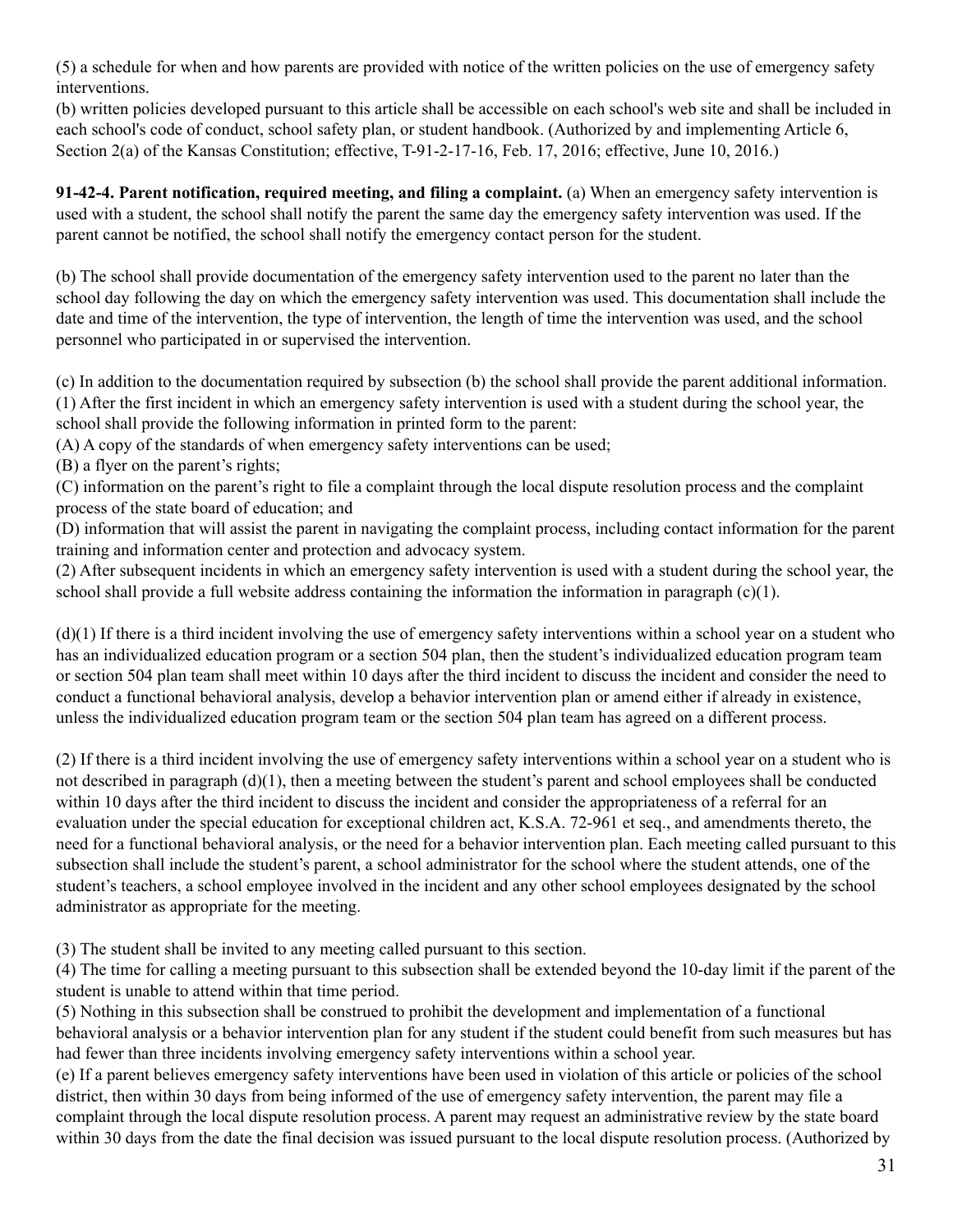and implementing Article 6, Section 2(a) of the Kansas Constitution; effective, T-91-2-17-16, Feb. 17, 2016; effective, June 10, 2016.)

# **91-42-5. Administrative review.**

(a) Any parent who filed a written complaint with a local board regarding the use of emergency safety intervention may request an administrative review by the state board of the local board's final decision.

(b) Each parent seeking administrative review shall provide the following information in the request:

(1) The name of the student and the student's contact information;

(2) the name and contact information, to the extent known, for all involved parties, including teachers, aides, administrators, and district staff;

(3) a detailed statement of the basis for seeking administrative review, with all supporting facts and documentation. The documentation shall include a copy of the complaint filed with the local board and shall include the local board's final decision, if issued. The request shall be legibly written or typed and shall be signed by the parent. Relevant written instruments or documents in the possession of the parent shall be attached as exhibits or, if unavailable, referenced in the request for administrative review; and

(4) written consent to disclose any personally identifiable information from the student's education records necessary to conduct an investigation pursuant to this regulation.

(c)(1) Each request for administrative review shall be filed with the commissioner within 30 days from the date a final decision is issued pursuant to the local dispute resolution process or, if a final decision is not issued, within 60 days from the date a written complaint was filed with the local board.

(2) The hearing officer shall forward a copy of the request for administrative review to the clerk of the local board from whom the administrative review is sought.

(d) Upon receipt of each request for administrative review, the hearing officer shall consider the local board's final decision and may initiate its own investigation of the complaint. Any investigation may include the following:

(1) A discussion with the parent, during which additional information may be gathered and specific allegations identified, verified, and recorded;

(2) contact with the local board or other district staff against which the request for administrative review is filed to allow the local board to respond to the request with facts and information supporting the local board's final decision; and (3) an on-site investigation by department officers or employees.

(e) If the hearing officer receives information that the hearing officer determines was not previously made available to both parties during the local board dispute resolution process, the hearing officer may remand the issue back to the local board. The local board then has 30 days to issue a written amended final decision.

Upon remand, the hearing officer's case will be closed. All rights to and responsibilities of an administrative review shall begin again when the local board's amended final decision is issued or upon 30 days from when the hearing officer's remand is issued, whichever occurs first.

(f) Within 60 days of the commissioner's receipt of the request for administrative review, the hearing officer shall inform the parent, the school's head administrator, the district superintendent, the local board clerk, and the state board in writing of the results of the administrative review. This time frame may be extended for good cause upon approval of the commissioner.

(g) The results of the administrative review shall contain findings of fact, conclusions of law, and, if needed, suggested corrective action. The hearing officer shall determine whether the district is in violation of this article based solely on the information obtained by the hearing officer during the course of the investigation and the administrative review process. This determination shall include one of the following:

(1) The local board appropriately resolved the complaint pursuant to its dispute resolution process.

(2) The local board should reevaluate the complaint pursuant to its dispute resolution process with suggested findings of fact.

(3) The hearing officer's suggested corrective action is necessary to ensure that local board policies meet the requirements of law.

(h) Nothing in this regulation shall require exhaustion of remedies under this regulation before using procedures or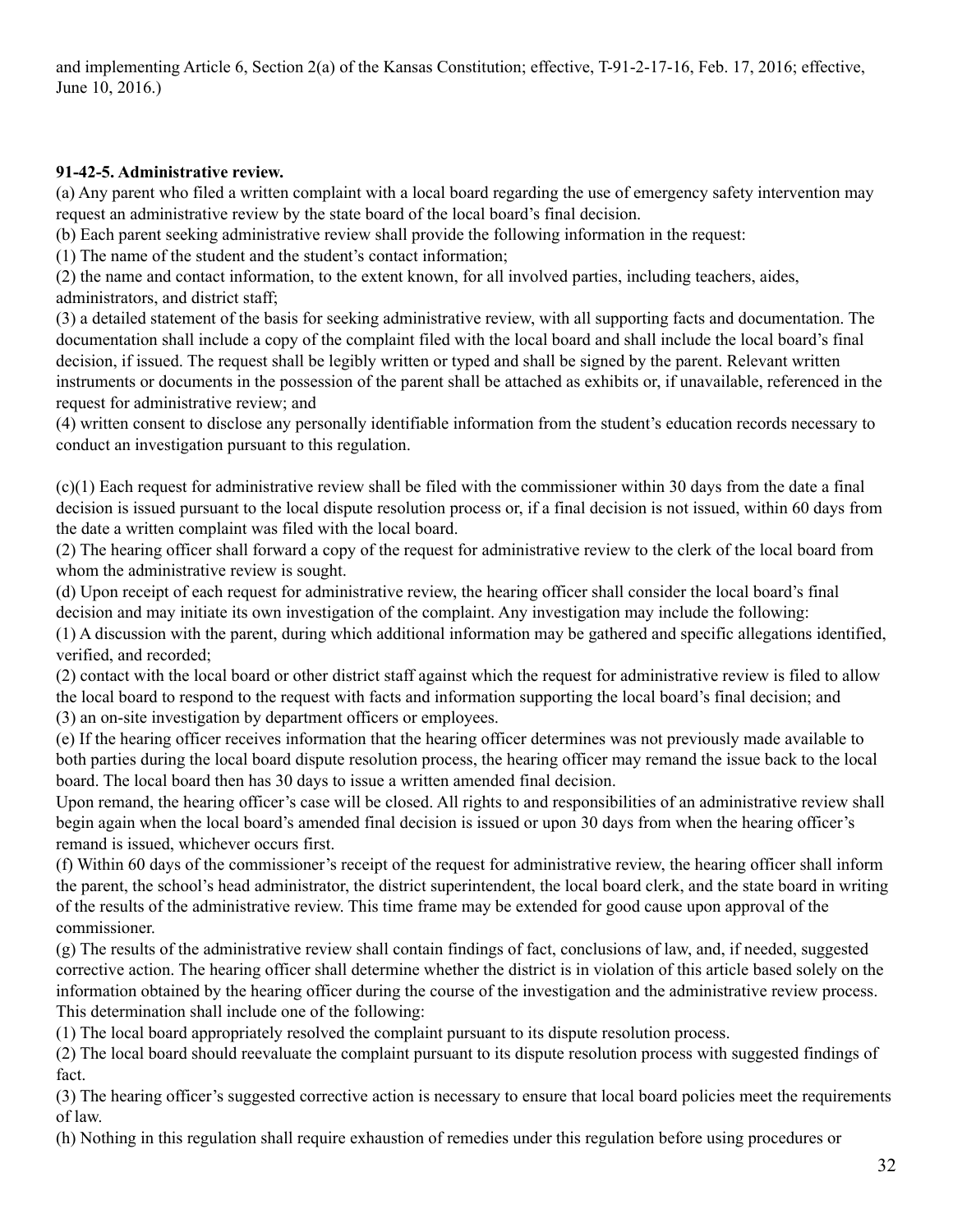seeking remedies that are otherwise available. (Authorized by and implementing Article 6, Section 2(a) of the Kansas Constitution; effective, T-91-2-17-16, Feb. 17, 2016; effective, June 10, 2016.)

**91-42-6. Exemptions.** (a) As used in this regulation, each of the following terms shall have the meaning specified in this subsection:

(1) "Appointing authority" means a person or group of persons empowered by statute to make human resource decisions that affect the employment of officers.

(2) "Campus police officer" means a school security officer designated by the board of education of any school district pursuant to K.S.A. 72-8222, and amendments thereto.

(3) "Law enforcement officer," and "police officer" mean a full-time or part-time salaried officer or employee of the state, a county or a city, whose duties include the prevention or detection of crime and the enforcement of criminal or traffic laws of this state or of any Kansas municipality. This term shall include "campus police officer."

(4) "Legitimate law enforcement purpose" means a goal within the lawful authority of an officer that is to be achieved through methods or conduct condoned by the officer's appointing authority.

(5) "School resource officer" means a law enforcement officer or a police officer employed by a local law enforcement agency who is assigned to a district through an agreement between the local law enforcement agency and the district.

(6) "School security officer" means a person who is employed by a board of education of any school district for the purpose of aiding and supplementing state and local law enforcement agencies in which the school district is located, but is not a law enforcement officer or police officer.

(b) Campus police officers and school resource officers shall be exempt from the requirements of this article when engaged in an activity that has a legitimate law enforcement purpose.

(c) School security officers shall not be exempt from the requirements of this article.

(Authorized by and implementing Article 6, Section 2(a) of the Kansas Constitution; effective, T-91-2-17- 16, Feb. 17, 2016; effective, June 10, 2016.)

**91-42-7. Reporting.** (a) Each district shall report information from all incidents of emergency safety interventions that the department deems necessary to the department by the date and in the form specified by the department.

(b) The department shall compile reports from schools on the use of emergency safety interventions and provide the results based on aggregate data on the department web site, and to the state board, the governor and the committees on education in the senate and the house of representatives by January 20, 2016, and annually thereafter. The department's reported results shall include but shall not be limited to the following information:

(1) The number of incidents in which emergency safety interventions were used on students who have an individualized education program;

(2) the number of incidents in which emergency safety interventions were used on students who have a section 504 plan;

(3) the number of incidents in which emergency safety interventions were used on students who do not have an individualized education program or a section 504 plan;

(4) the total number of incidents in which emergency safety interventions were used on students;

(5) the total number of students with behavior intervention plans subjected to an emergency safety intervention; (6) the number of students physically restrained;

(7) the number of students placed in seclusion;

(8) the maximum and median number of minutes a student was placed in seclusion;

(9) the maximum number of incidents in which emergency safety interventions were used on a student; (10) the information reported under paragraphs  $(c)(1)$  through  $(c)(3)$  reported by school to the extent possible;

(11) the information reported under subsections  $(c)(1)$  through  $(c)(9)$  aggregated by age and ethnicity of the students on a statewide basis; and

(12) any other information that the department deems necessary to report. (Authorized by and implementing Article 6, Section 2(a) of the Kansas Constitution; effective, T-91-2-17-16, Feb. 17, 2016; effective, June 10, 2016.)